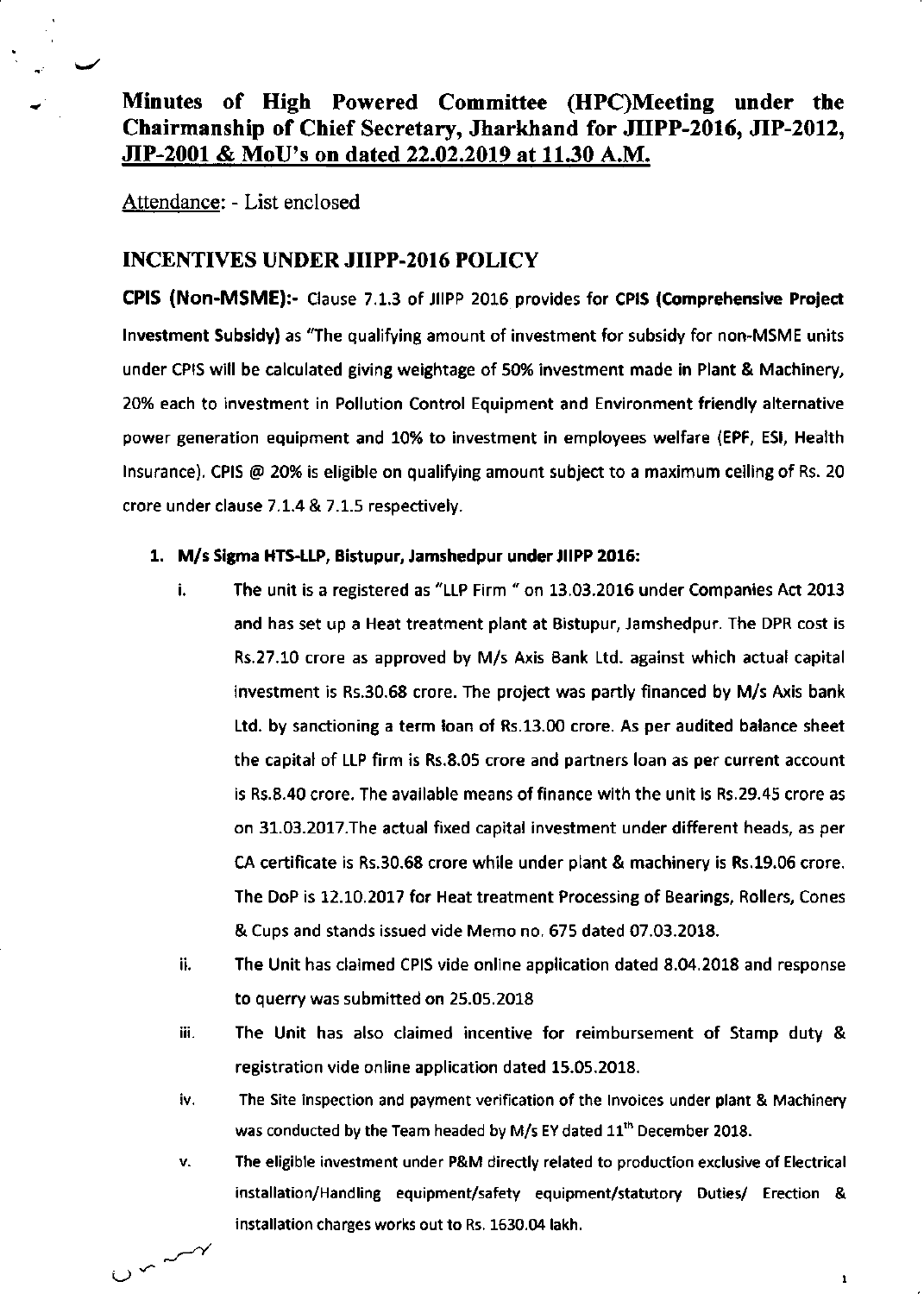During 2017-18 ( from Oct. 17 to April18) the Unit's production, Tax payment vi. //Electricity charges / GST is as below

(Fig. in Lakh)

| Prodn<br>мт |        | Electricity $\int$ GST (17-18) | Income tax<br>Av-18-19 |
|-------------|--------|--------------------------------|------------------------|
| 1255.23     | 205.85 | 183.54                         |                        |

vii.

## **CHECK LIST**

| Format 1.1 (Board resolution)                                                              | Yes | <b>Remarks</b> |
|--------------------------------------------------------------------------------------------|-----|----------------|
| Format 1.2(Power of Attorney)                                                              | Yes |                |
| Format 1.4 (Statement of Prodn/Sales)                                                      | Yes |                |
| Format 1.6 (Affidavit)                                                                     | Yes |                |
| Form 1.7 (a) CA certificate for Investment (Approved DPR cost v.Actual cost)               | Yes |                |
| Annexure-i of Form 1.7 (a) Invoice wise details for invest in P&M                          | Yes |                |
| Annexure-ii of Form 1.7 (a) Invoice wise details -other fixed assets                       | yes |                |
| Annexure-iv of Form 1.7 (a)-Employees welfare                                              | yes |                |
| Format 1.8 (certificate from PF Commissioner, ESI, & health insurance)                     | ves |                |
| Format 1.10 (Executive summary of DPR)                                                     | Yes |                |
| Format 1.13 (CA certificate - DPR cos/approved DPR by Bank/Actual and<br>Means of finance) | ves |                |
| Additional information required                                                            |     |                |
| Bank/Financial Institution certificate showing approved DPR cost)                          | yes |                |
| <b>Audited Balance Sheet</b>                                                               | Yes |                |
| Certified copy of Income tax return                                                        | yes |                |

# Calculation of Permissible Subsidy under CPIS for Non-MSME under 2016 Policy (Figures in Lakh Rupees)

|                                | Bank's   | CA        | ĖΥ       | Eligible | Weightage | Admissible |
|--------------------------------|----------|-----------|----------|----------|-----------|------------|
|                                | approval | certifica | Inspecti | investm  | %         | Investment |
|                                |          | te        | on       | ent      |           |            |
| Details of capital Investment  |          |           | Team     |          |           |            |
| Capital Investment in P&M      | 1881.30  | 1906.13   | 1630.04  | 1630.04  | 50%       | 815.02     |
| <b>Pollution Control</b>       |          |           |          |          |           |            |
| equipment                      |          |           |          |          | 20%       | 0.00       |
| <b>Environment friendly DG</b> |          |           |          |          |           |            |
| set.                           |          |           |          |          | 20%       | 0.00       |
| <b>Employees welfare:</b>      |          | 1.51      |          | 1.51     | 10%       | 0.15       |
| Total                          | 2710.12  | 1907.64   | 1630.04  | 1631.55  |           | 815.17     |
| Eligible amount @ 20% Rs       |          |           |          |          |           | 163.03     |
| Permissible incentive          |          |           |          |          |           | 163.03     |
|                                |          |           |          |          |           |            |
| $v^2$                          |          |           |          |          |           | 2          |

 $\bar{\mathbf{z}}$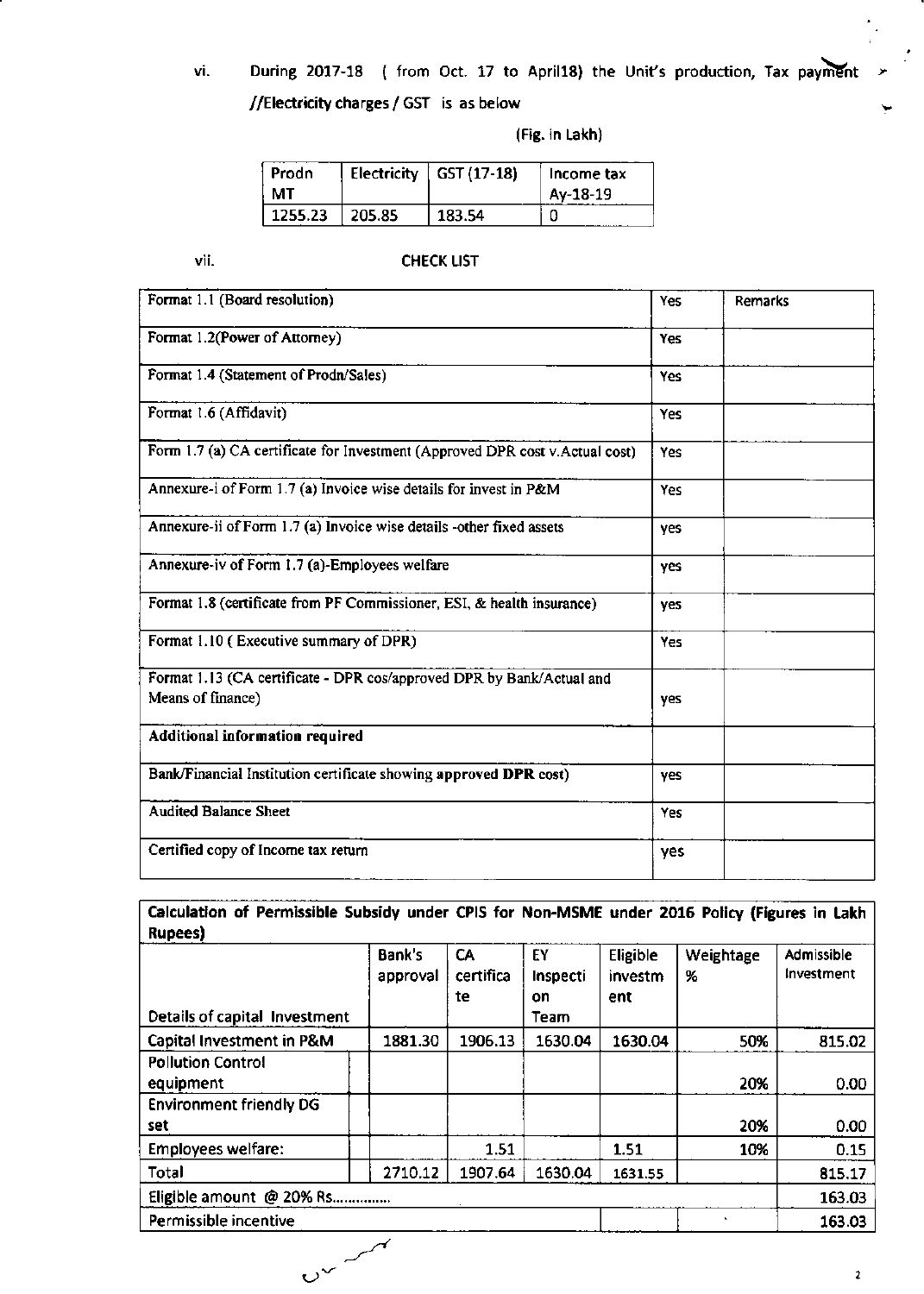Decision of Single Window Clearance Committee (SWCC) dated 17.12.2018: The SWCC has recommended to sanction Rs.163.03 (Rs.one crore sixty three lakhs and three thousand only) to NI/s Sigma HTS-LLP., Bistupur, Jamshedpur for Comprehensive Project lnvestnent subsidy under JIIP-2016 subject to submission of self-certified EPF & ESI challan.Necessary approvals should be obtained from High Powered Committee (HPC) affer compliance and submission of above mentioned document.

Format 1.8 relating to EPF is self certified . EPF payment challan on monthly basis during the period 01.04.2016 to December 2018 has been submitted aggregating to Rs.9,04,865.

Format 1.8 relating to ESI is self certified . ESI payment challan on monthly basis during the period 01.04.2016 to December 2018 has been submitted aggregating to Rs.2,27,786.

Decision of High Powered Committee (HPC): The HPC has recommended to sanction Rs.163.03 (Rs.one crore sixty three lakhs and three thousand only) to M/s Sigma HTS-LLP., Bistupur, Jamshedpur for Comprehensive Project Investment subsidy under JIIP-2016.

Departnent of Industries shall obtain no-dues cenificate ftom Deptt. of Commercial Tax for said unit.

2. M/s Krlshna Metcom Ltd. Harmu Road, Ranchi under JIIPP 2016: The unit has claimed incentives towards CPIS under JIIPP 2015 and did not opt for incentive under sector specific policy " Jharkhand Food Processing Industry Policy 2015". SWCC may like to decide the admissibility of incentives in cases, covered directly under Sector specific Policy. The DoP of the unit is 31.07.2017 for production of Rice, Bran, the installed capacity being 6.24 lakh MT, annually. The utilized capacity during 2017-18 is 148%.

> Means of finance: The approved project cost is Rs.1999.15 lakh, partly financed by BOB, Ratu Road branch for Rs.1254 lakh. The actual capital investment is Rs.2371.98 lakh.Equity Rs.1323.30 lakh.

- The Unit filed online application dated 09.05.2018 has ctaimed for CP|S/VAT & tnterest subsisy for financial year 2017-18. VAT & lnterest subsidy is admissible from next financial year of DoP i.e. on and from 2018.19. So , now only CPIS claim is being processed. i.
- ii. The Site inspection and payment verification of the lnvoices under plant & Machinery was conducted by the Team headed by M/s EY dated 10<sup>th</sup> December 2018.
- iii. The eligible investment under P&M directly related to production exclusive of Electrical installation/Handling equipment/safety equipment/statutory Duties/ Erection & installation charges works out to Rs.1849.01 lakh but limited to DPR cost Rs.1693.78 lakh
- iv. The Unit's production/Tax payment during the financial year is as below
- ٧. During 2017-18 (during Augt 17 to march 18), the Unit's production, Tax payment //Electricity charges/ GST is as below

|                    |            |            |        |                |                        |                  | iks. In lakn    |                           |
|--------------------|------------|------------|--------|----------------|------------------------|------------------|-----------------|---------------------------|
| Prodn,<br>Rice, MT | <b>VAT</b> | <b>CST</b> | Excise | Service<br>Tax | Electricity<br>charges | Water<br>charges | GST (17-<br>18) | <b>ITR</b><br>2018-<br>19 |
| 55498              | 0          |            | O      | 0              | 276.57                 | 0                | 105.28          | 212.08                    |
|                    | حو م       |            |        |                |                        |                  |                 |                           |

Rs. in lakh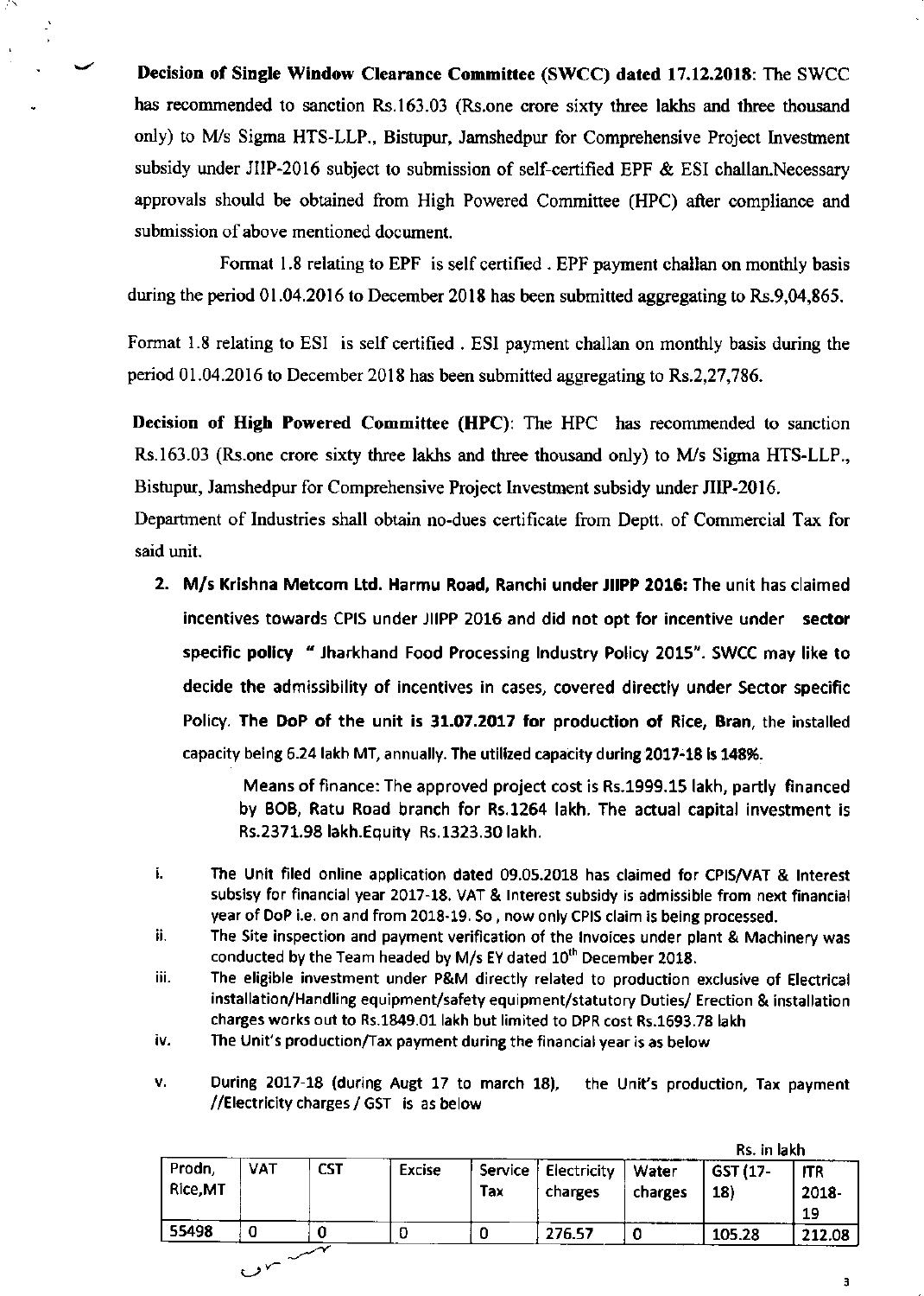# vi.

# CHECK LIST

| Format 1.1 (Board resolution)                                        |            |                                        |                                               |                                                                        |                                                                              |        | Yes                         | <b>Remarks</b>                                                                                        |
|----------------------------------------------------------------------|------------|----------------------------------------|-----------------------------------------------|------------------------------------------------------------------------|------------------------------------------------------------------------------|--------|-----------------------------|-------------------------------------------------------------------------------------------------------|
| Format 1.2(Power of Attorney)                                        |            |                                        |                                               |                                                                        |                                                                              |        | Yes                         |                                                                                                       |
|                                                                      |            | Format 1.4 (Statement of Prodn/Sales)  |                                               |                                                                        |                                                                              |        | Yes                         |                                                                                                       |
| Format 1.6 (Affidavit)                                               |            |                                        |                                               |                                                                        |                                                                              |        | <b>Yes</b>                  |                                                                                                       |
|                                                                      |            |                                        |                                               |                                                                        | Form 1.7 (a) CA certificate for Investment (Approved DPR cost v.Actual cost) |        | Yes                         |                                                                                                       |
| Annexure-i of Form 1.7 (a) Invoice wise details for invest in P&M    |            | Yes                                    |                                               |                                                                        |                                                                              |        |                             |                                                                                                       |
| Annexure-ii of Form 1.7 (a) Invoice wise details -other fixed assets |            | yes                                    |                                               |                                                                        |                                                                              |        |                             |                                                                                                       |
|                                                                      |            |                                        | Annexure-iv of Form 1.7 (a)-Employees welfare |                                                                        |                                                                              |        | yes                         |                                                                                                       |
|                                                                      |            |                                        |                                               | Format 1.8 (certificate from PF Commissioner, ESI, & health insurance) |                                                                              |        | yes                         |                                                                                                       |
|                                                                      |            | Format 1.10 (Executive summary of DPR) |                                               |                                                                        |                                                                              |        | Yes                         |                                                                                                       |
| of finance)                                                          |            |                                        |                                               |                                                                        | Format 1.13 (CA certificate - DPR cos/approved DPR by Bank/Actual and Means  |        | yes                         |                                                                                                       |
|                                                                      |            | Additional information required        |                                               |                                                                        |                                                                              |        |                             |                                                                                                       |
|                                                                      |            |                                        |                                               | Bank/Financial Institution certificate showing approved DPR cost)      |                                                                              |        | ves                         |                                                                                                       |
| <b>Audited Balance Sheet</b>                                         |            |                                        |                                               |                                                                        |                                                                              |        | Yes                         |                                                                                                       |
|                                                                      |            | Certified copy of Income tax return    |                                               |                                                                        |                                                                              |        | yes                         |                                                                                                       |
|                                                                      |            |                                        |                                               |                                                                        |                                                                              |        |                             | Calculation of Permissible Subsidy under CPIS for Non-MSME under 2016 Policy (Figures in Lakh Rupees) |
|                                                                      |            |                                        | CA                                            |                                                                        |                                                                              |        |                             |                                                                                                       |
| Details of<br>Investment                                             | capital    | Bank's                                 | certificat<br>е                               | EY<br>certificate                                                      | Eligible<br>investment                                                       | Weight | <b>Admissib</b><br>le value | Remarks                                                                                               |
| Total                                                                | capital    | approval                               |                                               |                                                                        |                                                                              |        |                             |                                                                                                       |
| investment                                                           |            |                                        |                                               |                                                                        |                                                                              |        |                             |                                                                                                       |
| <b>Building</b>                                                      |            | 0.00                                   | 240.63                                        |                                                                        |                                                                              |        |                             |                                                                                                       |
| Plant & Machinery<br><b>Exclusive</b>                                | of         |                                        |                                               |                                                                        |                                                                              |        |                             |                                                                                                       |
| pollution                                                            | Control    |                                        |                                               |                                                                        |                                                                              |        |                             |                                                                                                       |
| equi                                                                 |            | 1630.31                                | 1910.21                                       | 1849.01                                                                | 1693.78                                                                      | 0.50   | 846.89                      |                                                                                                       |
| Other                                                                | Productive |                                        |                                               |                                                                        |                                                                              |        |                             |                                                                                                       |
| assets                                                               | of         |                                        |                                               |                                                                        |                                                                              |        |                             | <b>DPR</b><br>Limited<br>to                                                                           |
| permanent                                                            | nature     |                                        |                                               |                                                                        |                                                                              |        |                             | Cost=1630.31+63.47                                                                                    |
| (tools/Jigs)                                                         |            | 63.47                                  | 101.03                                        |                                                                        |                                                                              |        |                             |                                                                                                       |
| Electrification                                                      |            |                                        | 0.00                                          |                                                                        |                                                                              |        |                             |                                                                                                       |
| excluding DG set<br>Total                                            | Capital    |                                        |                                               |                                                                        |                                                                              |        |                             |                                                                                                       |
| Investment                                                           |            | 1999.15                                | 2251.87                                       |                                                                        | 1693.78                                                                      |        | 846.89                      |                                                                                                       |
| Eligible                                                             |            |                                        |                                               |                                                                        |                                                                              |        |                             |                                                                                                       |
| @20%                                                                 |            |                                        |                                               |                                                                        |                                                                              |        | 169.38                      |                                                                                                       |

 $\hat{v}$ 

 $\overline{a}$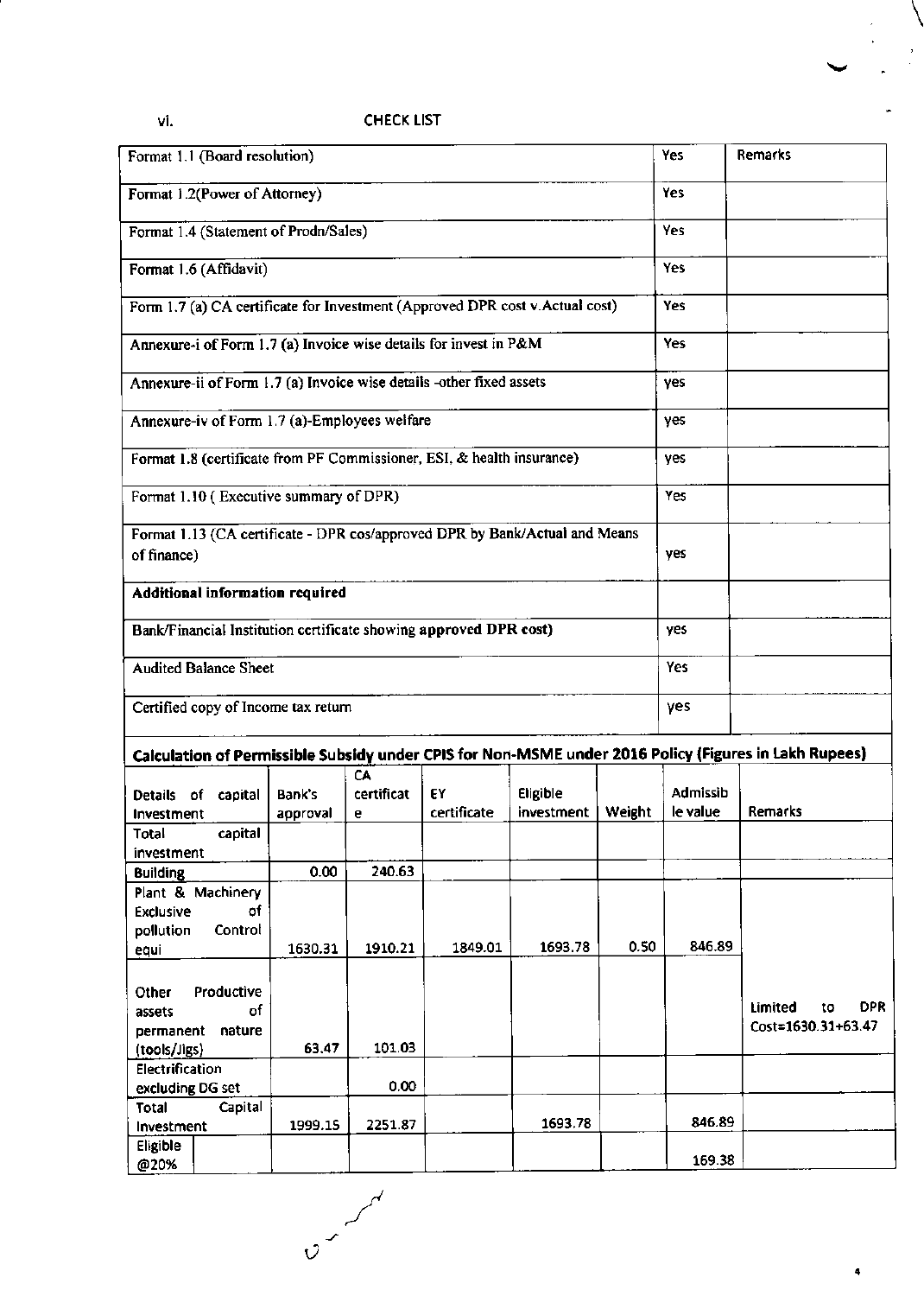Decision of Single Window Clearance Committee (SWCC) dated 17.12.2018: The SWCC has recommended to sanction Rs.169.38 lakhs (Rs.one crore sixty nine lakh thirty eight thousqand) to M/s Krishna Metcom Ltd., Harmu Road, Ranchi for Comprehensive Project Investment subsidy under JIIP-2016 subject to submission of Income Tax retum Acknowledgement and self-cenified EPF & ESI challan.Necessary approvals should be obtained from High Powered Committee (HPC) after compliance and submission of above mentioned documents.

ITR AY 2018-19 ( acknowledgement copy) submitted showing I tax & interest due for Rs.2,12,08,482

against which total payment is 2,12,43,340 and refund claimed is Rs.34,860

EPF self certified challan along with Bank statement from August 2017 to March 2018 on monthly basis,

aggregating to Rs.7,54,776 has been submitted

ESI self certified challan along with Bank statement from August 2017 to March 2018 on monthly basis,

aggregating to Rs.1,56,776 has been submitted.

Decision of High Powered Committec (HPC): The HPC has recommended to sanction Rs.169.38 lakhs (Rs, one crore sixty nine lakh thirty eight thousgand) to M/s Krishna Metcom Ltd., Harmu Road, Ranchi for Comprehensive Project Investment subsidy under JIIPP-2016. The subsidy amount will be released after satisfactory inspection of the said lndustry by Director of Industries.

Department of Industries shall obtain no-dues certificate from Deptt. of Commercial Tax for said unit.

- 3. M/s Burnpur Cement, Ramgarh under JIIPP 2016: The DPR cost as approved by SBI, Middleton Street Branch, Kolkata is Rs.297.72 crore against which term loan was sanctioned for Rs,200.32 crore, but loan availed Rs.195.43 crore. The equity of the Company is Rs.86.14 crore. The available means of finance before the Company is Rs.281.57 crore.The actual investment as per CA certificate and audited Balance sheet 2015-16 is Rs.278.70 Crore. The DoP of the Unit is 28.06.2016 and has filed online claim for CPIS, VAT for financial year 2016-17 and interest subsidy all dated 23.10.2017 and responses to various querry, last by 14.05.2018.
	- i. VAT subsidy is eligible from next financial year from the date of DoP. In this case VAT subsidy is eligible on and from financial year 2017-18.
	- ii. lnterest subsidy: the application is defective without Bank certificate and this subsidy is also eligible from the financial year  $2017-18$ .
	- iii. CPIS claim: Now the claim for CPIS only is considered.
	- iv. The Site inspection and payment verification of the lnvoices under plant & Machinery was conducted by the Team headed by M/s EY.
	- v. The Unit's production/Tax payment during the financial year is as below
	- ٧İ. During 2017-18 the Unit's production, Tax payment //Electricity charges / GST is as below

| (Fig. in Lakh) |  |  |
|----------------|--|--|
|                |  |  |

t

| Prodn<br>MT. | , Charges | Electricity   GST (17-18)<br>Paid | <b>ITR 2017-18</b> |
|--------------|-----------|-----------------------------------|--------------------|
| 1.14621      | 386.19    | 588.82                            | 1.28               |

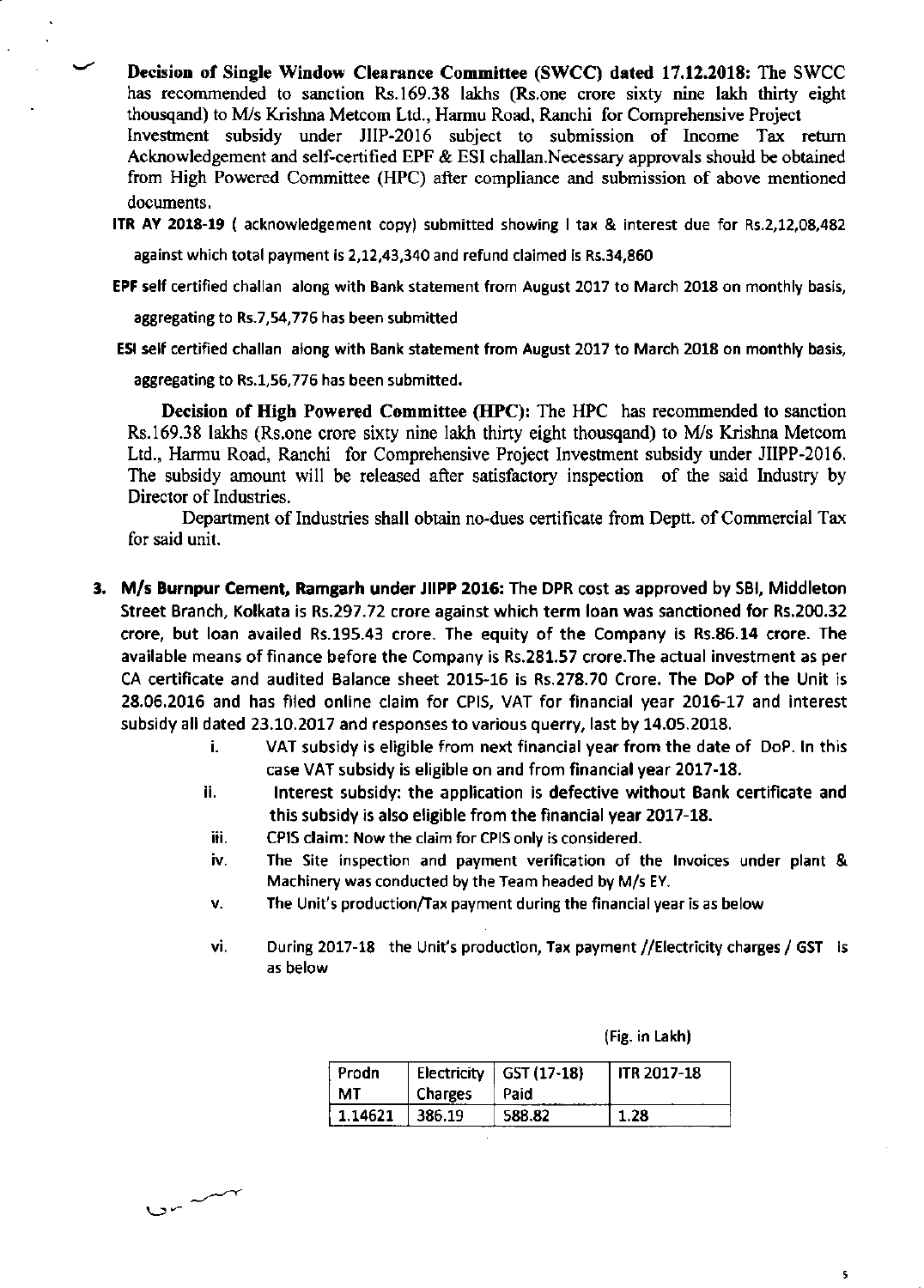$\overrightarrow{C}$ 

| Format 1.1 (Board resolution)                                                              | Yes        | Remarks |
|--------------------------------------------------------------------------------------------|------------|---------|
| Format 1.2(Power of Attorney)                                                              | <b>Yes</b> |         |
| Format 1.4 (Statement of Prodn/Sales)                                                      | Yes        |         |
| Format 1.6 (Affidavit)                                                                     | Yes        |         |
| Form 1.7 (a) CA certificate for Investment (Approved DPR cost v.Actual cost)               | Yes        |         |
| Annexure-i of Form 1.7 (a) Invoice wise details for invest in P&M                          | Yes        |         |
| Annexure-ii of Form 1.7 (a) Invoice wise details -other fixed assets                       | yes        |         |
| Annexure-iii of Form 1.7 (a)-Invoice wise details of pollution control<br>equipment        | yes        |         |
| Annexure-iv of Form 1.7 (a)-Employees welfare                                              | yes        |         |
| Format 1.8 (certificate from PF Commissioner, ESI, & health insurance)                     | ves        |         |
| Format 1.10 (Executive summary of DPR)                                                     | Yes        |         |
| Format 1.13 (CA certificate - DPR cos/approved DPR by Bank/Actual and<br>Means of finance) | yes        |         |
| Additional information required                                                            |            |         |
| Bank/Financial Institution certificate showing approved DPR cost)                          | ves        |         |
| <b>Audited Balance Sheet</b>                                                               | Yes        |         |
| Certified copy of Income tax return                                                        | yes        |         |

| Details of capital Investment          | Bank's<br>approval | СA<br>certificate | <b>EY certificate</b> | <b>Eligible</b> | Weitage % | Admissi-ble |
|----------------------------------------|--------------------|-------------------|-----------------------|-----------------|-----------|-------------|
| Total capital investment               |                    |                   |                       |                 |           |             |
| Capital Investment in P&M              |                    | 7793.35           | 3131.18               | 3131.18         | 50%       | 1565.59     |
| <b>Pollution Control</b><br>equipment  |                    | 493.10            | 303.9                 | 303.9           | 20%       | 60.78       |
| <b>Environment friendly DG</b><br>set  |                    |                   |                       |                 | 20%       | 0.00        |
| <b>Employees welfare:</b>              |                    |                   |                       |                 |           |             |
| <b>Total</b>                           | 29272              | 8286.45           | 3435.08               | 3435.08         |           | 1626.37     |
| Eligible amount @ 20% Rs               |                    |                   |                       |                 |           | 325.27      |
| Maximum Ceiling limit of Rs.20.0 crore |                    |                   |                       |                 |           |             |
| Permissible incentive                  |                    |                   |                       |                 |           | 325.27      |

Decision of Single Window Clearance Committee (SWCC) dated 17.12.2018: The SWCC has recommended to sanction Rs.325.27 lakhs (Rs.Three crore twenty five lakhs and twenty seven thousand only), to M/s Burnpur Cement, Ramgarh for Comprehensive Project Investment

6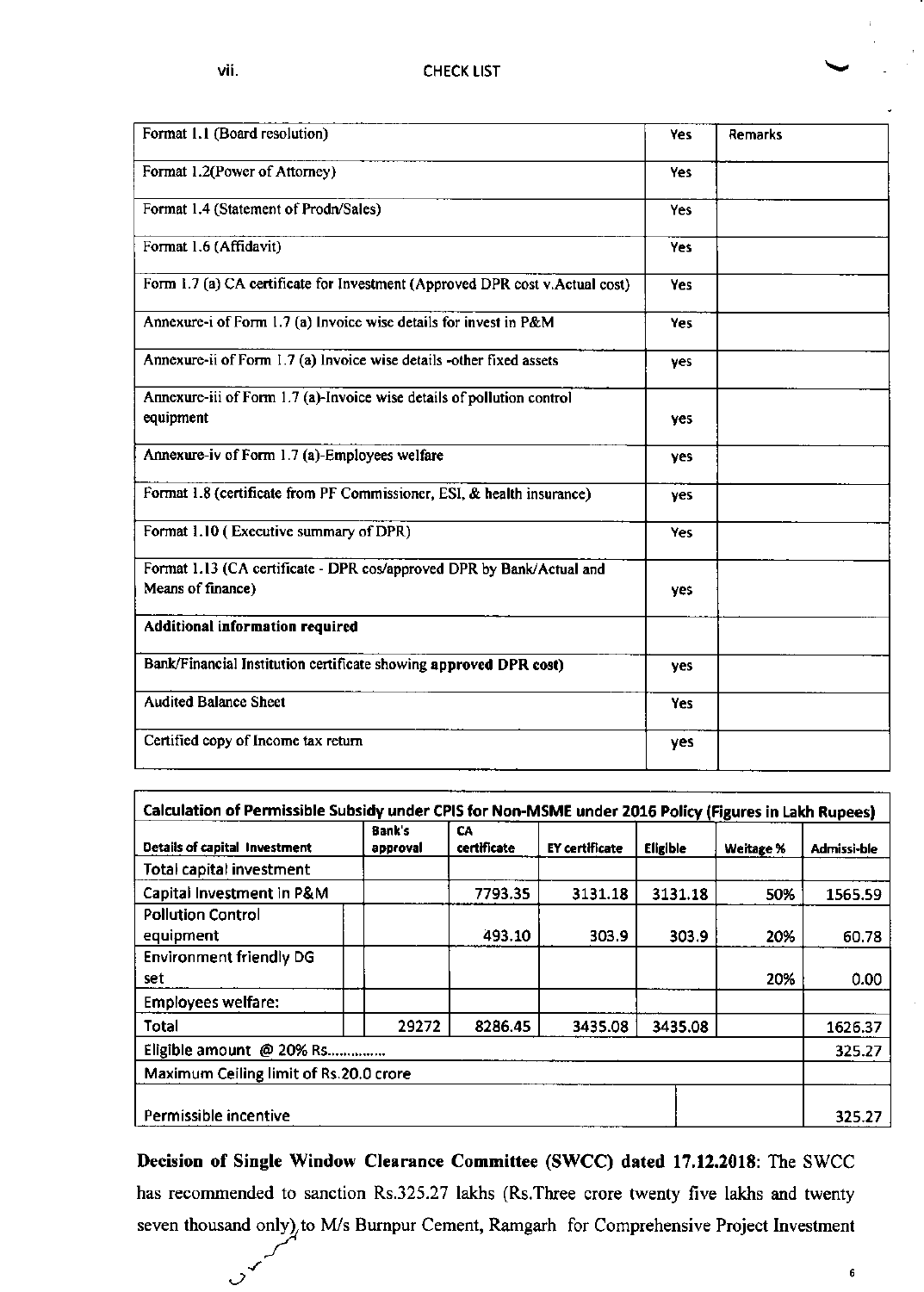subsidy under JIIP-2016 subject to self-certified EPF & ESI challan.Necessary approvals should be obtained from High Powered Committee (HPC) after compliance and submission of above mentioned document.

EPF self certified challan from April 2017 to December 2018 on monthly basis, aggregating to Rs.6,76,447 has been submitted.

ESI self certified challan along with Bank statement from Nov 2017 to March 2018 on monthly basis, aggregating to Rs.1,95,331 has been submitted.

Decision of High Powered committee (HPC): The HPC has recommended to sanction Rs.325.27 lakhs (Rs.Three crore twenty five lakhs and twenty seven thousand only) to M/s Bumpur Cement, Ramgarh for Comprehensive Project Investment subsidy under JIIPP-2016.

Department of Industries shall obtain no-dues certificate from Deptt. of Commercial Tax for said unit.

4. M/s Bhagwati Oxygen Limited, Moubhandar, Ghatsila, East Singhbhoom, CPIS claim JIIPP 2016: The approved Project cost is Rs.17.0crore for Expansion of Oxygen project for rated capacity of 108 lac NM3/yearly and combined capacity is 248lac NM3 yearly. The Project was financed by Allahabad Bank, Park Street, Kolkata by sanctioning term loan of Rs.12.75 crore and the balance fund was from internal accruals. The accumulated reserve as on 31.03.2015 is Rs.8.62 crore before taking up the expansion. The actual capital investment as per audited Balance sheet during 2015-16 & 16-17 under P&M is Rs.13.05 crore as against CA certificate for Rs.13.05 crore which is inclusive of Civil work/pipe fittings/safety items/Transformers/Electricals/MS plate/Pumps/steel & metals etc. ln terms of Notification no.5.O.1722(E) (Ministry of MSME) these cost are not covered under Plant & Machinery. The unit has been asked to segregate these cost into P&M, Electricals, and capital spare pans for maintenance and consumable stores.The Unit has submitted the said break up vide its re5ponse dated 03.07.2018.The DoP of the unit is 22.02.2017 for production of Oxygen Gas.The achieved capacity during 2017-18 (upto Feb 18) is 89.26 lac NM3 against installed capacity of 248 lac NM3. The achieved capacity is 39.g%.The Unit has flnally submitted its CPIS and VAT claim online on03.07.2018.

viii. During 2017-18 the Unit's production ( up to Feb 18 and Tax payment //Electricity charges /water charges payment and GST payment is as below

(Fig. in Lakh)

 $\overline{1}$ 

| Prodn in<br>NM <sup>3</sup> | <b>VAT</b><br>Paid | <b>CST</b> | <b>Excise</b><br>Paid | <b>Charges</b> | Electricity   GST (17-18) Paid | Income Tax     |                |
|-----------------------------|--------------------|------------|-----------------------|----------------|--------------------------------|----------------|----------------|
| $89.26$ NM <sup>3</sup>     | 11.39              | O          | 23.02                 | 191.22         | 96.12                          | 16-17<br>17-18 | 26.57<br>29.02 |

 $U$   $\sim$   $\sim$   $\sim$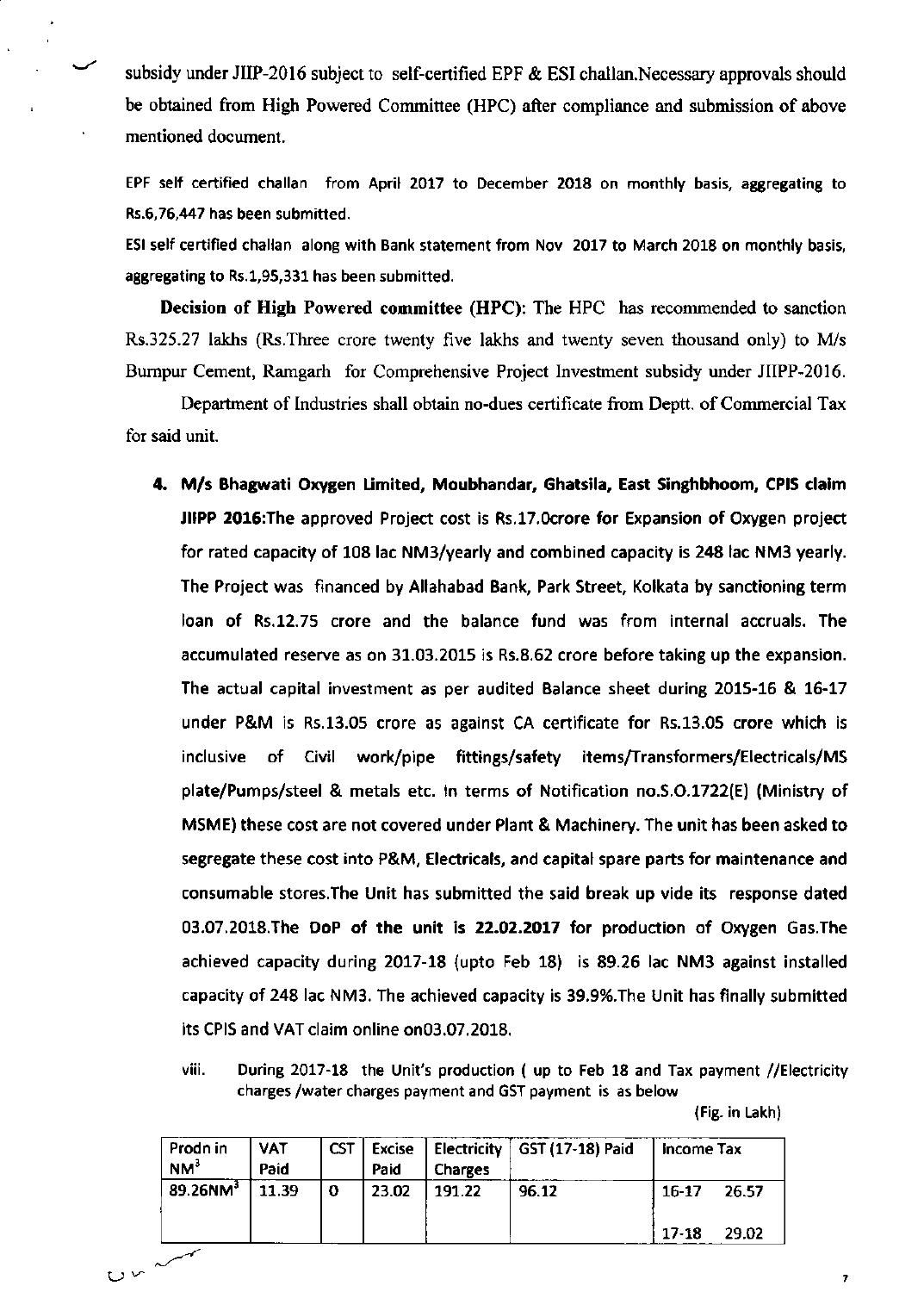| Yes        | Remarks |
|------------|---------|
| Yes        |         |
| Yes        |         |
| Yes        |         |
| Yes        |         |
| Yes        |         |
| yes        |         |
| <b>yes</b> |         |
| Yes        |         |
| Yes        |         |
| <b>ves</b> |         |
|            |         |
| ves        |         |
| <b>Yes</b> |         |
| yes        |         |
| Yes        |         |
|            |         |

Calculation of Permissible Subsidy under CPIS for Non-MSME under 2016 Policy (Figures in Lakh Rupees)

| Details of capital Investment         | Bank's approval | СA<br>certificate | <b>EY Inspection</b><br>Team | Weight-<br>age % | <b>Admissible</b><br>Investment |
|---------------------------------------|-----------------|-------------------|------------------------------|------------------|---------------------------------|
| Capital Investment in P&M             | 1334.74         | 1304.85           | 485.8                        | 50%              | 242.90                          |
| Other productive assets               |                 |                   |                              |                  |                                 |
| <b>Electric Installation</b>          |                 |                   |                              |                  |                                 |
| <b>Pollution Control</b><br>equipment |                 |                   |                              |                  |                                 |
| <b>Environment friendly DG</b><br>set |                 |                   |                              |                  |                                 |
| <b>Employees welfare:</b>             |                 | 6.74              | 0.82862                      | 10%              | 0.08                            |
| <b>Total</b>                          | 1334.74         | 1311.59           | 486.63                       |                  | 242.98                          |
| Eligible amount @ 20% Rs              |                 |                   |                              |                  | 48.60                           |

Decision of Single Window Clearance Committee (SWCC) dated 04.01.2019: The SWCC has recommended to sanction Rs.48.60 Lakhs (Rs. Forty eight lacs and sixty thousand only) subject to submission of ESI/PF Certificate and certified copy of challan from concerned Authority to M/s Bhagwati Oxygen Limited, Moubhandar, Ghatsila, East Singhbhoomfor Comprehensive Project Investment subsidy under the JIIPP -2016. Necessary Approval Should be taken from High Powered Committee.

 $\circ$ 

8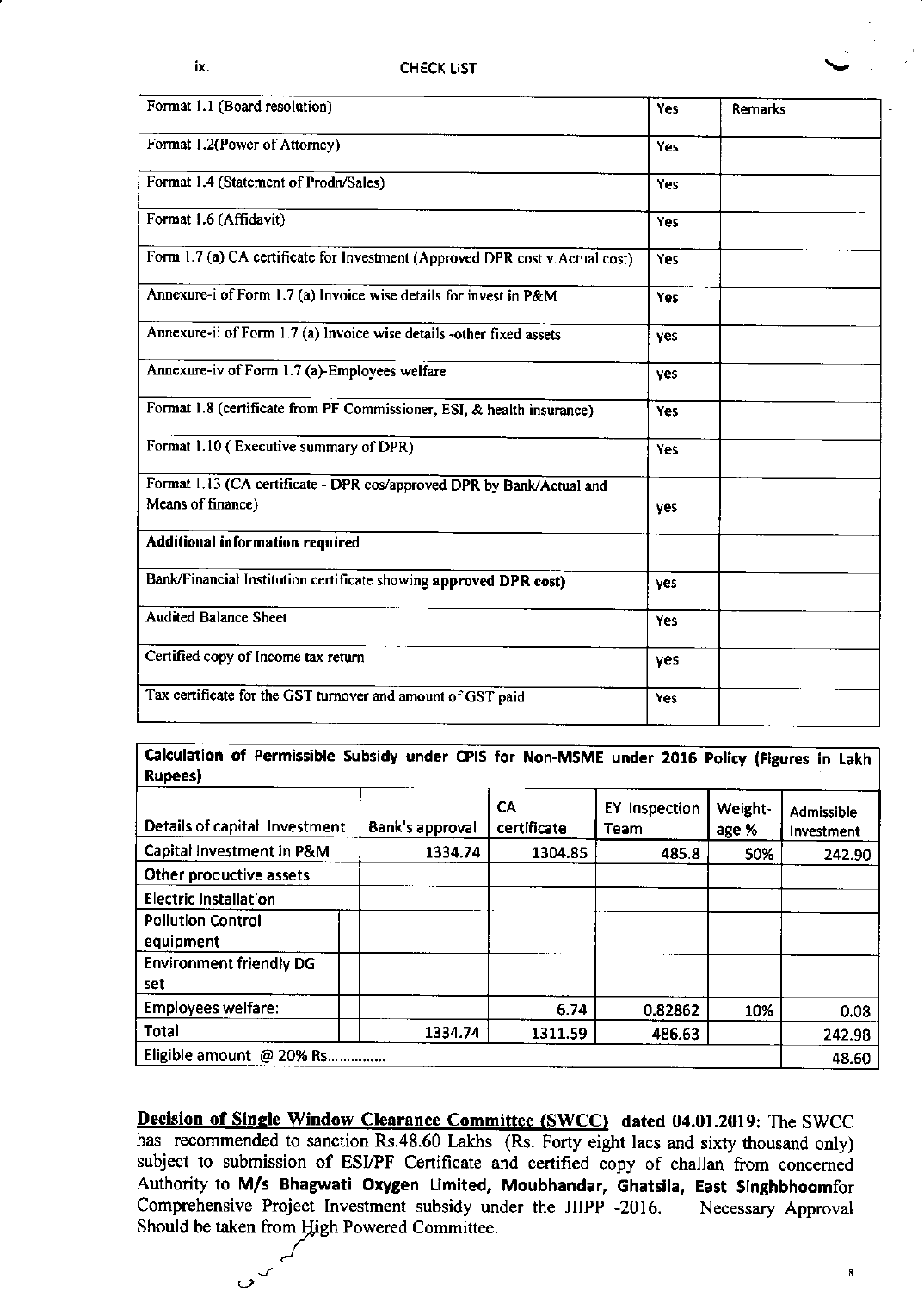Format 1.8 relating to ESI is self certified for payment of ESI for Rs.2,83,727 during the period from January 2018 to December 2018, instead of from ESI authority. Self certified payment Challan of ESI for the said period stands submitted..

Format 1.8 relating to EPF is self certified for payment of EPF for Rs.15,05,097 during the period from March 2017 to December 2018, instead of from EPF authority. Self certified payment Challan of EPF for the said period stands submitted.

Decision of High Powered committee (HPC): The HPC has recommended to sanction Rs.48.60 Lakhs (Rs. Forty eight lacs and sixty thousand only) to M/s Bhagwati Oxygen Limited, Moubhandar, Ghatsila, East Singhbhoom for Comprehensive Project Investment subsidy under the JIIPP -2016.

Departrnent of Industries shall obtain no-dues certificate ftom Deptt. of Commercial Tax for said unit.

- 5. M/s Kyocera CTC Precision Tools Pvt.Ltd, AIADA, Adityapur, Jamshedpur under JIIPP 2016:
	- i. lt is a joint venture Company between Kyocera Asia Pacific Pte. Ltd., (A wholly owned subsdiary of Kyocera Corporation, lapan and CTC (lndia) private limited which was incorporated in lndia under Company Act, effedive from 07.06.2072. The percentage of holding of lndian counterpart is 26% while that of Singapore uniy is 74%. The DPR cost is Rs.157.60 crore within a period of 5 years.The Company is engaged in manufacturing of cutting tools/inserts & insert holders. The DoP stands issued, effective from 01.04.2016 with a production capacity of 50 lakh nos. annually. The capital investment as on 01.04.2016 as per CA certificate is Rs.65.89 crore which tallies with the investment shown in audited accounts. The Company is a self financed Unit.
	- ii. The paid up capital of the Company is Rs.48.50 crore and external commercial borrowing from holding Company for Rs.54.98 crore.
	- x. The Unit vide its application dated 31.07.201E has applied for CPIS.
	- xi. The Site inspection and payment verification of the lnvoices under plant & Machinery was conducted by the Team headed by M/s EY dated 27<sup>th</sup> December 2018 and the eligible investment works out to Rs.3848.55 lakh.
	- xii. The Unit's production/Tax payment during the financial year is as below

(Fig. in takh)

 $\overline{9}$ 

| Year      | Prodn<br>in lakh<br>Nos. | <b>VAT</b><br>Paid | <b>CST</b><br>Paid | <b>Excise</b><br>Paid | <b>Electricity</b><br><b>Charges</b> | GST<br>Paid | <b>ITR</b> |
|-----------|--------------------------|--------------------|--------------------|-----------------------|--------------------------------------|-------------|------------|
| $16 - 17$ | 43.51                    | 1.78               | 121.42             | 607.56                | 96.40                                | O           | 273.61     |
| $17 - 18$ | 28.97                    | 0.32               | 34.42              | 142.22                | 101.44                               | 341.70      | 772.47     |

 $0<\frac{1}{2}$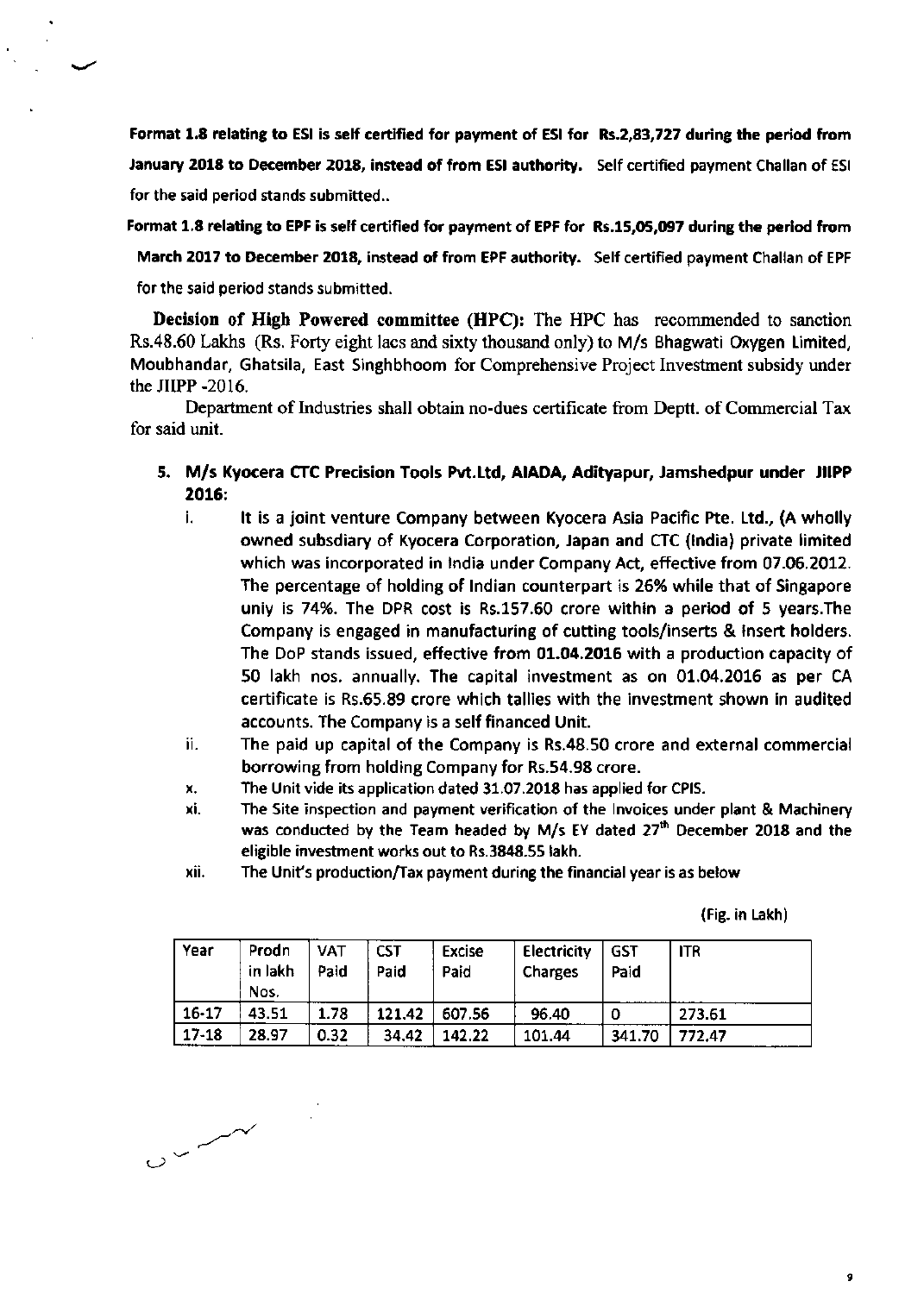| Format 1.1 (Board resolution)                                                              | <b>Yes</b> | Remarks               |
|--------------------------------------------------------------------------------------------|------------|-----------------------|
| Format 1.2(Power of Attorney)                                                              | Yes        |                       |
| Format 1.4 (Statement of Prodn/Sales)                                                      | Yes.       |                       |
| Format 1.6 (Affidavit)                                                                     | Yes        |                       |
| Form 1.7 (a) CA certificate for Investment (Approved DPR cost v.Actual cost)               | Yes        |                       |
| Annexure-i of Form 1.7 (a) Invoice wise details for invest in P&M                          | Yes        |                       |
| Annexure-ii of Form 1.7 (a) Invoice wise details -other fixed assets                       | yes        |                       |
| Annexure-iv of Form 1.7 (a)-Employees welfare                                              | yes        |                       |
| Format 1.8 (certificate from PF Commissioner, ESI, & health insurance)                     | <b>No</b>  | EPF regn. certificate |
| Format 1.10 (Executive summary of DPR)                                                     | <b>Yes</b> |                       |
| Format 1.13 (CA certificate - DPR cos/approved DPR by Bank/Actual and<br>Means of finance) | yes        |                       |
| Additional information required                                                            |            |                       |
| Bank/Financial Institution certificate showing approved DPR cost)                          | ves        |                       |
| <b>Audited Balance Sheet</b>                                                               | <b>Yes</b> |                       |
| Certified copy of Income tax return                                                        | yes        |                       |

# Calculation of Permissible Subsidy under CPIS for Non-MSME under 2016 Policy (Figures in Lakh

| of<br>capital<br><b>Details</b><br>Investment                   | Bank's<br>approval      | <b>DPR</b><br>Cost | CA<br>certificate | EY<br>Inspection<br>Team | Weightage% | <b>Admissible</b><br>Investment |
|-----------------------------------------------------------------|-------------------------|--------------------|-------------------|--------------------------|------------|---------------------------------|
| <b>Total capital investment</b>                                 | Self                    |                    |                   |                          |            |                                 |
| Capital Investment in P&M                                       | financed<br><b>Unit</b> | 9290               | 4083.00           | 3848.55                  | 50%        | 1924.28                         |
| <b>Pollution Control equipment</b>                              |                         |                    |                   |                          |            |                                 |
| <b>Environment friendly DG set</b>                              |                         |                    |                   |                          |            |                                 |
| <b>Employees welfare:</b>                                       |                         |                    |                   |                          |            |                                 |
| <b>Total</b>                                                    |                         |                    | 4083.00           | 3848.55                  |            | 1924.275                        |
| Eligible amount @ 20% subject to maximum ceiling of Rs.20 crore |                         |                    |                   |                          |            | 384.86                          |

 $\mathbb{R}$ 

 $\circ$ 

 $\frac{1}{2}$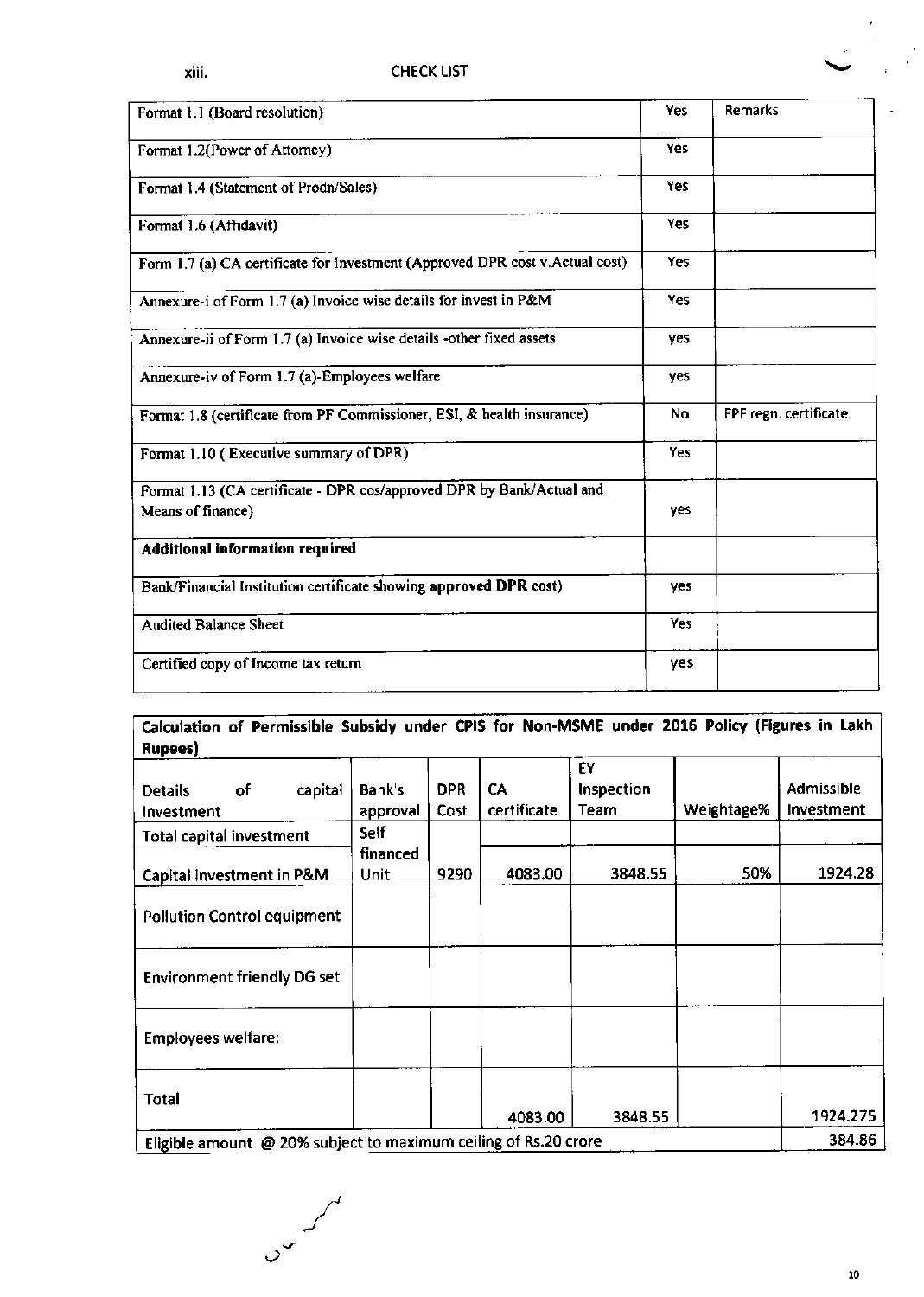Decision of Single Window Clearance Committee (SWCC) dated 04.01.2019: The SWCC has recommended to sanction Rs.384.86 Lakhs (Rs. Three Crores eighty four lacs and eighty six thousand only) subject to submission of ESI/PF Certificate and certified copy of challan from concerned Authority to M/s Kyocera CTC Precision Tools Pvt.Ltd, AIADA, Adityapur, Jamshedpur for Comprehensive Project Investment subsidy under the JIIPP -2016.

Format 1.8 relating to ESI is self certified instead of from ESI Authority. ESI payment challan on monthly

basis during the period 01.04.2016 to Nov 2018, self certified has been submitted aggregating to

### Rs.6,89,552

Form 1.8 relating to EPF: Asst. Provident Commissioner, RO, Jamshedpur has issued confirmation letter

dated 18.01.2019 confirming therein for payment of EPF for Rs.1,69,98,182 during the period April

2016 to 2018. The Unit has also submitted copy of self certified payment Challan of EPF.

Decision of High Powered committee (HPC): The HPC has recommended to sanction Rs.384.86 Lakhs (Rs. Three Crores eighty four lacs and eighty six thousand only) to M/s Kyocera CTC Precision Tools Pyt.Ltd, AIADA, Adityapur, Jamshedpur for Comprehensive Project Investment subsidy under the JIIPP -2016.

Department of Industries shall obtain no-dues certificate from Deptt. of Commercial Tax for said unit.

|                |                              |    |                                           |                              | Check-List Stamp duty & reg. fee |                            |                    |                                                                                               |  |
|----------------|------------------------------|----|-------------------------------------------|------------------------------|----------------------------------|----------------------------|--------------------|-----------------------------------------------------------------------------------------------|--|
| 1              |                              |    | Name of the Applicant                     |                              |                                  |                            | M/s Sigma HTS LLP  |                                                                                               |  |
| $\overline{2}$ | Address                      |    |                                           |                              |                                  | Saraikela-Kharsawan        |                    |                                                                                               |  |
| 3              |                              |    | Category of Unit                          |                              |                                  | Large                      |                    |                                                                                               |  |
| 4              | New/Expansion                |    |                                           |                              |                                  | New                        |                    |                                                                                               |  |
| 5              |                              |    | Date of commercial production             |                              |                                  | 12.10.2017                 |                    |                                                                                               |  |
| 6              |                              |    | Product under DoP                         |                              |                                  |                            |                    | Heat treatment processing of Bearings/Cone                                                    |  |
|                |                              |    | Capacity 4200 Ton per year                |                              |                                  |                            | 30% during 2017-18 |                                                                                               |  |
| $\overline{7}$ |                              |    | Form 1.1(Board resolution)                |                              |                                  | Yes                        |                    |                                                                                               |  |
| 8              |                              |    | <b>NOC</b> for Product                    |                              |                                  | Yes                        |                    |                                                                                               |  |
| 9              | <b>CTO</b>                   |    |                                           |                              |                                  | valid 30.06.2020           |                    |                                                                                               |  |
| 10             | DoP certificate              |    |                                           |                              |                                  | yes                        |                    |                                                                                               |  |
| 11             |                              |    | Certificate of Incorporation              |                              |                                  | yes                        |                    |                                                                                               |  |
| 12             | <b>Factory License</b>       |    |                                           |                              |                                  | dated 11.01.2018           |                    | valid upto 31.12.2017, applied for renewal                                                    |  |
| 13             |                              |    | <b>Audited Balance Sheet</b>              |                              |                                  | Y                          |                    |                                                                                               |  |
| 14             |                              |    | CA certificate for stamp duty & regn cost |                              |                                  | Y                          |                    |                                                                                               |  |
| 15             | in Lakh Rupees)              |    |                                           |                              |                                  |                            |                    | Calculation of Permissible Subsidy under Stamp duty and Registration fee 2016 Policy (Figures |  |
|                | Qnt.<br>land<br>8.09<br>Acre | Of | value of<br>Land<br>161.8                 | Stamp<br>duty<br>vaue<br>6.5 | Registration<br>Cost<br>4.93     | <b>Total cost</b><br>11.43 | Eligible %<br>100  | Permissible subsidy<br>11.43                                                                  |  |
|                | Raiyats                      |    |                                           |                              |                                  |                            |                    | 100% exemption/reimbursement of S.duty&Regn. Cost for land directly purchased from            |  |

#### 6. Stamp duty & registration fee under JIIPP-2016 Policy

سىسىسى بىر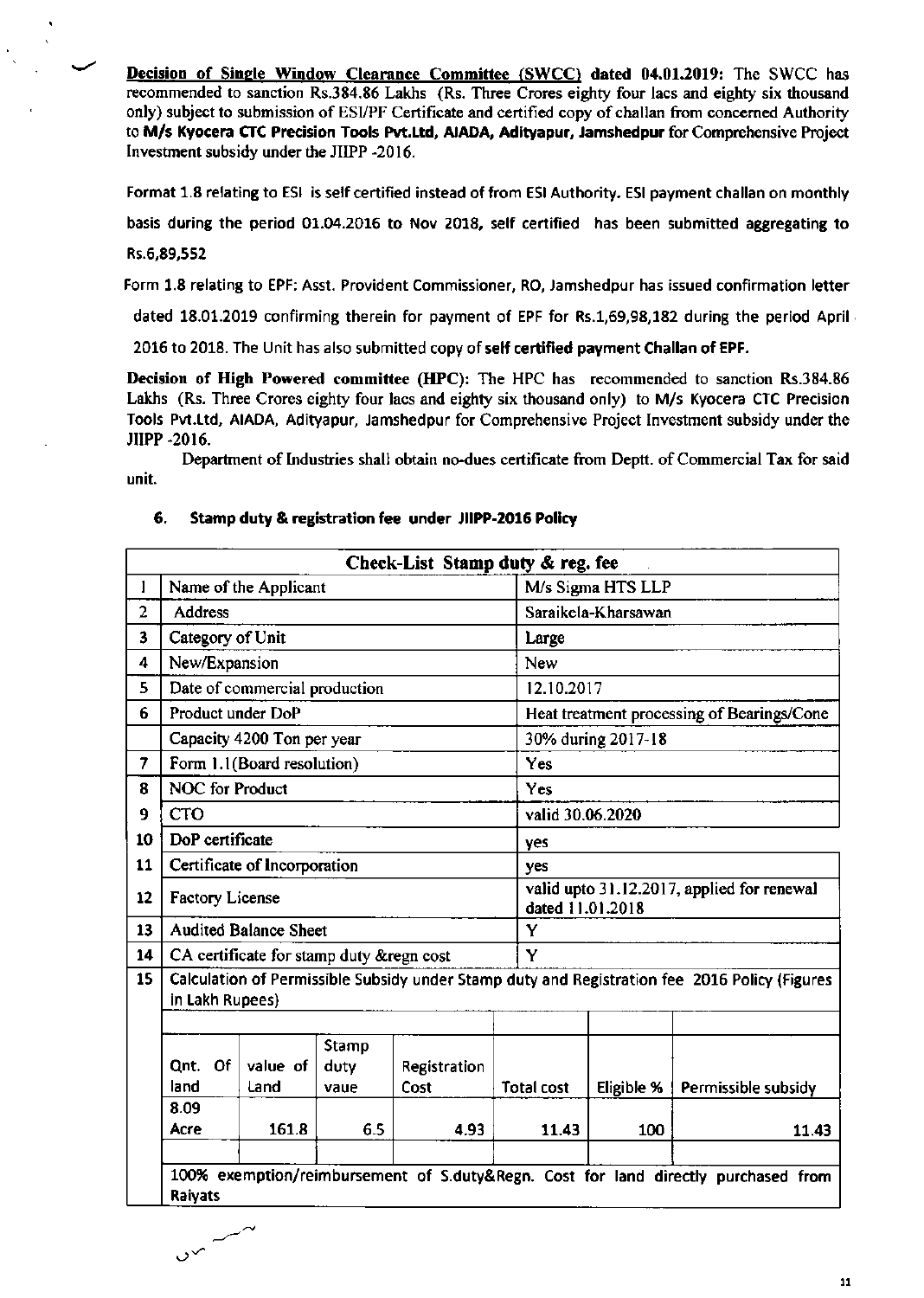Decision of Single Window Clearance Committee (SWCC) : The SWCC has recommended to sanction Rs.ll.43 Laths (Rs. Eleven Lacs and fourty three rhousand only) subject to submission of ESI/PF Certificate and certified copy of challan from concerned Authority to M/s Sigma HTS LLPSaraikela-Kharsawan for Stamp duty & registration under the JIIPP -2016. Necessary Approval Should be taken from High Powered Committee

Format I.8 relating to EPF is self certified . EPF paynent challan on monthly basis during the period  $01.04.2016$  to December 2018 has been submitted aggregating to Rs.9,04,865.

Format 1.8 relating to ESI is self certified. ESI payment challan on monthly basis during the period 01.04.2016 to December 2018 has been submitted aggregating to Rs.2,27,786

Decision of High Powered committee (HPC): The HPC has recommended to sanction Rs.11.43 Lakhs (Rs. Eleven Lacs and fourty three thousand only) to M/s Sigma HTS LLPSaraikela-Kharsawan for Stamp duty & registration fee reimbursement subsidy under JIIPP.2OI6,

# Incentives under JIP-2012

- 7. M/s BMC ferrocast Pvt. Ltd. Saraikela Kharsawan JIP 2012:
- i. The DPR cost as approved by Union Bank, MSME Branch Bistopur, Jamshedpur is Rs.950.97 lakh against which term loan was sanctioned for Rs. 503.31 lakh. Capital investment as per CA certificate is Rs.975.51 lakh. The equity of the Company is Rs.26 lakh & private loan from body corporate/Directors is Rs.532.46 lakh as reflected in audited accounts 2014-15. The Dop of the Unit is 01.11.2014.
- ii. The Unit vide its application dated 09.02.2018 has applied for CPIS and VAT subsidy for the financial year 2015-15 & 2016-17. The application was incomplete and the final response was submitted dated 25.09.2018. The VAT certificate has been sent for cross veriflcation to Commercial tax department and will be processed after getting the said verification report. Nowthe claim for CPlSonly is considered.
- iii. The Site inspection and payment verification of the Invoices under plant & Machinery was conducted by the Team headed by M/s EY.
- The eligible investment under P&M directly related to production exclusive of Electrical iv. installation/Handling equipment/safety equipment/statutory Duties/ Erection & installation charges works out to Rs.329.56 lakh.
- v. The Unit has delayed in filing DoP application by 9 months and is liable to a penalty of 25% of eligible CPIS amount.
- vi. The Unit's production/Tax payment during the financial year is as below

J

r2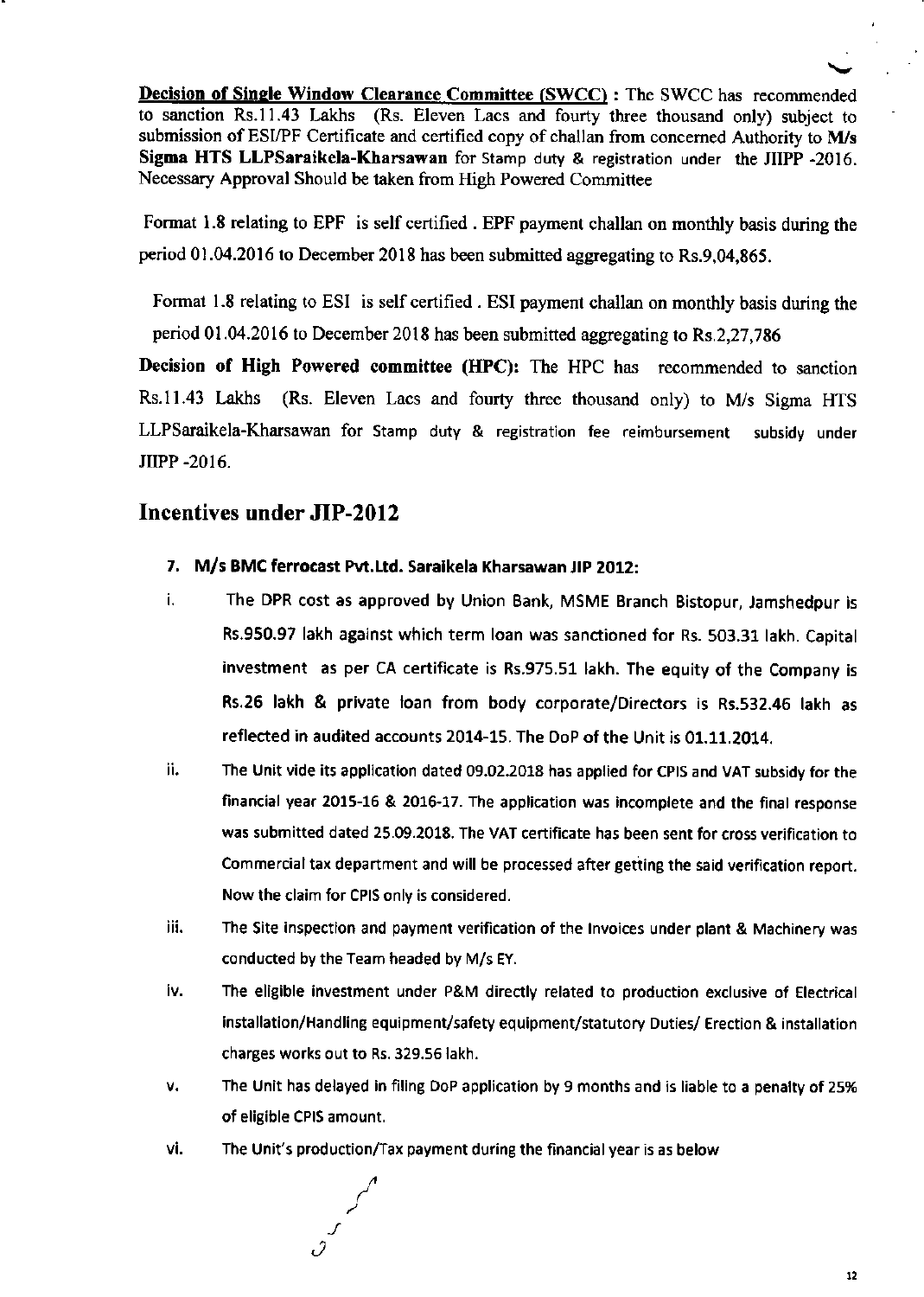| ----<br>__<br>Year | Prod. MT | <b>VAT</b><br>---- | <b>CST</b> | Electricity | <b>GST</b>            | <b>ITR</b> |
|--------------------|----------|--------------------|------------|-------------|-----------------------|------------|
| 17-18              | 0.05     | 12.61              | __________ | 232.84      | 127.33<br>----------- | 110.20     |

vii.

 $\sim$ 

# **CHECK LIST**

| Format 1.1 (Board resolution)                                                              | Yes        | Remarks |
|--------------------------------------------------------------------------------------------|------------|---------|
| Format 1.2(Power of Attorney)                                                              | <b>Yes</b> |         |
| Format 1.4 (Statement of Prodn/Sales)                                                      | Yes        |         |
| Format 1.6 (Affidavit)                                                                     | <b>Yes</b> |         |
| Form 1.7 (a) CA certificate for Investment (Approved DPR cost v.Actual cost)               | <b>Yes</b> |         |
| Annexure-i of Form 1.7 (a) Invoice wise details for invest in P&M                          | Yes        |         |
| Annexure-ii of Form 1.7 (a) Invoice wise details -other fixed assets                       | <b>yes</b> |         |
| Annexure-iv of Form 1.7 (a)-Employees welfare                                              | yes        |         |
| Format 1.8 (certificate from PF Commissioner, ESI, & health insurance)                     | yes        |         |
| Format 1.10 (Executive summary of DPR)                                                     | Yes        |         |
| Format 1.13 (CA certificate - DPR cos/approved DPR by Bank/Actual and<br>Means of finance) | ves        |         |
| Additional information required                                                            |            |         |
| Bank/Financial Institution certificate showing approved DPR cost)                          | yes        |         |
| <b>Audited Balance Sheet</b>                                                               | <b>Yes</b> |         |
| Certified copy of Income tax return                                                        | yes        |         |

| Calculation of Permissible Subsidy under CPIS for Non-MSME under 2012 Policy (Figures in Lakh Rupees) |                    |                   |                                 |                        |           |                            |
|-------------------------------------------------------------------------------------------------------|--------------------|-------------------|---------------------------------|------------------------|-----------|----------------------------|
| Details of capital Investment                                                                         | Bank's<br>approval | CA<br>certificate | <b>EY</b><br>inspection<br>team | Eligible<br>Investment | Weightage | <b>Admissible</b><br>value |
| Total capital investment                                                                              |                    |                   |                                 |                        |           |                            |
| Capital Investment in P&M                                                                             | 422.28             | 436.08            | 329.56                          | 329.56                 | 50%       | 164.78                     |
| Other productive assets                                                                               |                    | 127.10            | 0                               |                        |           |                            |
| <b>Pollution Control</b><br>equipment                                                                 |                    |                   |                                 |                        |           |                            |
| <b>Environment friendly DG</b><br>set                                                                 |                    |                   |                                 |                        |           |                            |
| <b>Employees welfare:</b>                                                                             |                    |                   |                                 |                        |           |                            |
| Total capital investment                                                                              |                    | 563.18            | 329.56                          | 329.56                 |           | 164.78                     |
| Category and rate of Incentive (A) @ 7%                                                               |                    |                   |                                 |                        |           | 11.53                      |
| Less 25% penalty of CPIS on a/c of delayed DOP application for 9 months                               |                    |                   |                                 |                        |           | 2.88                       |
| after<br>payble<br>Net                                                                                |                    |                   |                                 |                        |           |                            |
| deduction of Penalty                                                                                  |                    |                   |                                 |                        |           | 8.65                       |
| Permissible incentive 1/5th for 2016-17                                                               |                    |                   |                                 |                        |           | 1.73                       |

 $C_{\infty}$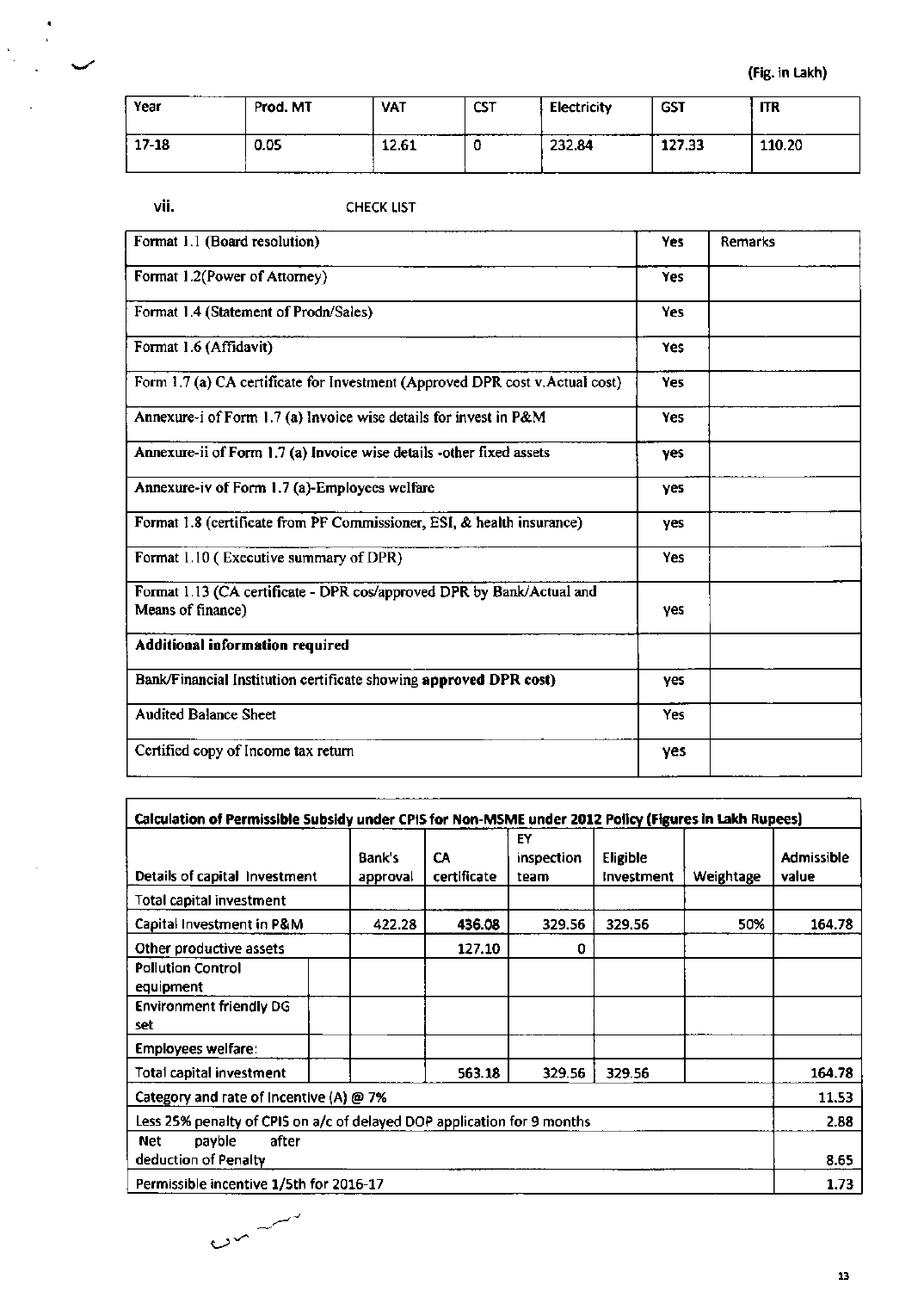Decision of Single Window Clearance Committee (SWCC) dated 17.12.2018: The SWCC has recommended to sanction Rs.8.65 Lakh (Rupees eight lakh sixty five thousand only) to M/s BMC Ferrocast Pvt.Ltd.saraikela Kharsawan JIP 2012 for Comprehensive Project Investment subsidy under JIP-2012 subject to submission of self certified EPF & ESI challan. As per clause 32.1.10 of JIP 2012,20% of the sanctioned amount 8.65 lakh i.e. Rs.l.73 lakh (Rs. One laki seventy three thousand only) would be paid in 5 equal instalments from 2015-16 to 2019-20 to M/s BMC Ferrocast Pvt.Ltd. Saraikela Kharsawan JIP 2012 for Comprehensive Project Investment subsidy under JIP 2012. Necessary approvals should be obtained from High Powered Committee (HPC) after compliance and submission of above mentioned document.

Under ESI: The Unit has submitted self certified copy of e-payment challan of ESI

contributions on monthly basis from May 2017 to December 2018.

Under EPF: Unit has certified that EPF is not applicable due to manpower is l5 and not covered

under EPF Act

Decision of High Powered Committee (HPC): The HPC has recommended to sanction Rs.8.65 Lakh (Rupees eight lakh sixty five thousand only) to M/s BMC Ferrocast Pvt.Ltd.saraikela Kharsawan JIP 2012 for Comprehensive Project Investment subsidy under JIP-2012. As per clause 32.1.10 of JIP 2012, 20% of the sanctioned amount of 8.65 lakh i.e. Rs.l.73 lakh (Rs. One lakh seventy three thousand only) would be paid in 5 equal instalments from 2015-16 to 2019-20 to M/s BMC Ferrocast Pvt.Ltd. Saraikela Kharsawan JIP- 2012 for Comprehensive Project Investment subsidy under JIP- 2012 and HPC recommended to sanction for the year 2015-16 Rs. 1.73(Rs. One lakh seventy three thousand only) for CPIS under JIP-2012.

- 8. M/s Crystal Thermotech Ltd., saraikela-Kharsawan under JIP 2012: The approved Project cost is Rs.22.81, financed by BOI, Chandil by sanctioning a term loan of Rs.10.0 crore and CC limit of Rs.5.25 crore. The means of finance as per CA certificate is Rs.1O.O crore bank loan, Equity rs.9.0 crore and internal generation Rs.3.81 crore. Equity of the Company is 15.0 crore and accumulated reserve is Rs.3.5 crore. The actual capital investment as per CA certificate is Rs.23.72 crore. Invoice wise break up of capital investment under P&M is Rs. 13.34 crore. The DoP of the unit is 13.04.2015 for manufacturing of Thermocol Cup/Plate, rated capacity being 33 lakh kg.The achieved capacity during 2016-17 works out to 76.8%. The Unit has finally submitted its CPIS and VAT claim online on 09.02.2018.
	- L The Site inspection and payment verification of the lnvoices under plant & Machinery was conducted by the Team headed by M/s EY dated  $27<sup>th</sup>$  December 2018 and the eligible investment works out to Rs.807.53 lakh
	- Unit's production and Tax payment //Electricity charges / GST payment is as below (Fig. in takh)  $II$ .

| Period    | Prodn | VAT   | <b>CST</b> | Excise | Electricity    | GST (17-18) | <b>ITR</b> |
|-----------|-------|-------|------------|--------|----------------|-------------|------------|
|           | (kg)  | Paid  | Paid       | Paid   | <b>Charges</b> |             |            |
| $16 - 17$ | 25.36 | 55.09 | 5.37       | 438.91 | 222.56         | Nil         | 25.60      |
| $17 - 18$ | 48.26 | 24.20 | 1.11       | 150.04 | 315.48         |             | 24.59      |

Note: GST payment during 2017-18 is nil due to utilization of ITC on capital goods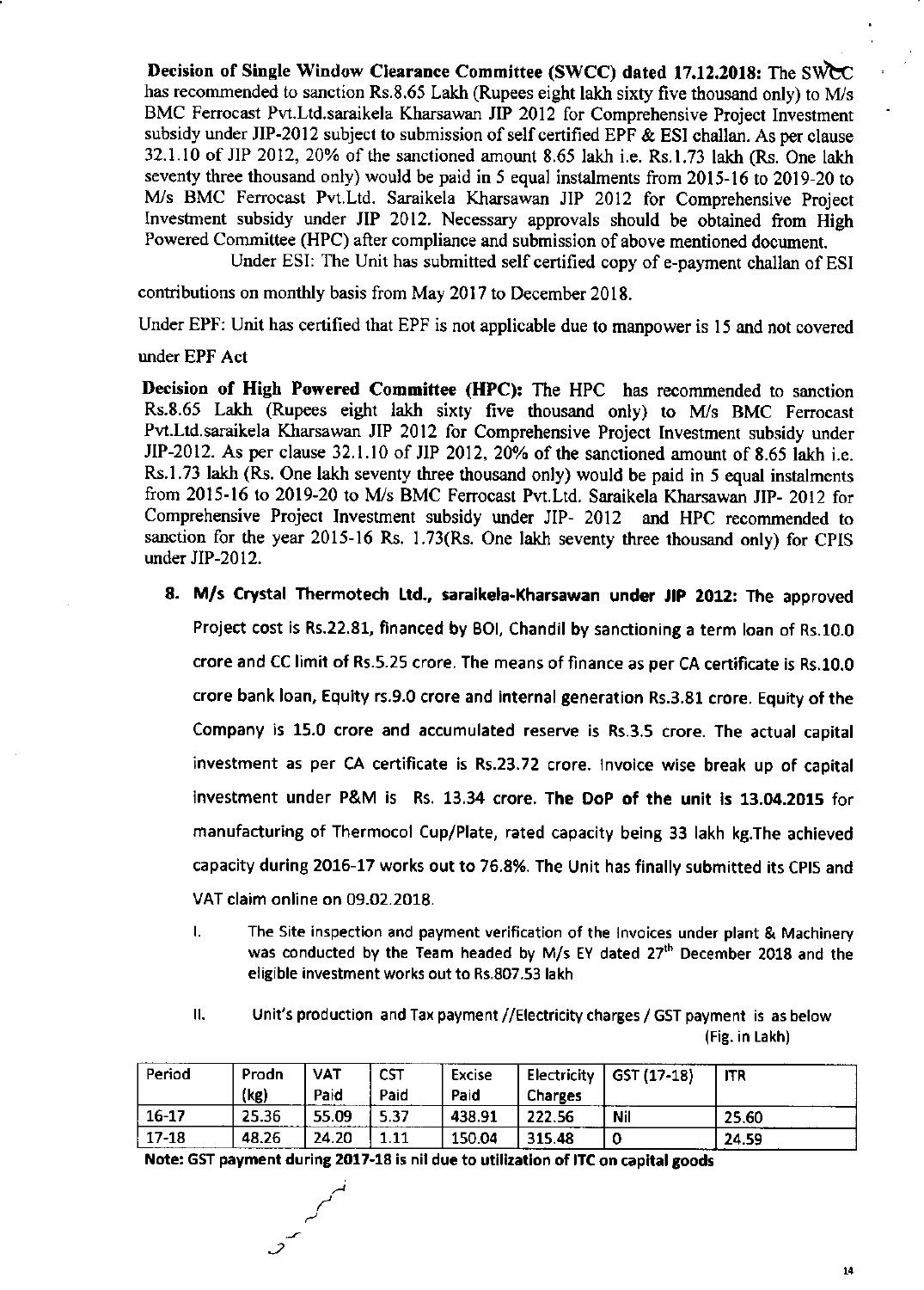$\bullet$ 

| Format 1.1 (Board resolution)                                                              | Yes        | <b>Remarks</b> |
|--------------------------------------------------------------------------------------------|------------|----------------|
| Format 1.2(Power of Attorney)                                                              | Yes        |                |
| Format 1.4 (Statement of Prodn/Sales)                                                      | <b>Yes</b> |                |
| Format 1.6 (Affidavit)                                                                     | Yes        |                |
| Form 1.7 (a) CA certificate for Investment (Approved DPR cost v.Actual cost)               | <b>Yes</b> |                |
| Annexure-i of Form 1.7 (a) Invoice wise details for invest in P&M                          | Yes        |                |
| Annexure-ii of Form 1.7 (a) Invoice wise details -other fixed assets                       | yes        |                |
| Annexure-iv of Form 1.7 (a)-Employees welfare                                              | <b>yes</b> |                |
| Format 1.8 (certificate from PF Commissioner, ESI, & health insurance)                     | yes        |                |
| Format 1.10 (Executive summary of DPR)                                                     | Yes        |                |
| Format 1.12 (Affidavit-relating to non-availment of incentive from others)                 | yes        |                |
| Format 1.13 (CA certificate - DPR cos/approved DPR by Bank/Actual and<br>Means of finance) | yes        |                |
| <b>Additional information required</b>                                                     |            |                |
| Bank/Financial Institution certificate showing approved DPR cost)                          | yes        |                |
| <b>Audited Balance Sheet</b>                                                               | Yes        |                |
| Certified copy of Income tax return                                                        | Yes        |                |
| Tax certificate for the GST turnover and amount of GST paid                                | Yes        |                |

## Calculation of Permissible Subsidy under CPIS for Non-MSME under JIP- 2012 Policy (Figures in Lakh Rupees)

| . <b>.</b> ,                            |          |             |                  |            |                   |
|-----------------------------------------|----------|-------------|------------------|------------|-------------------|
| Details of capital investment           | Bank's   | CА          | EY<br>Inspection |            | Admissible        |
| <b>Total capital investment</b>         | approval | certificate | Team             | Weightage% | <b>Investment</b> |
| Capital Investment in P&M               | 1518.54  | 1334.11     | 807.53           | 50%        | 403.77            |
| Other productive assets                 |          |             |                  |            |                   |
| <b>Pollution Control</b><br>equipment   |          |             |                  |            |                   |
| <b>Environment friendly DG</b><br>set   |          | 49.62       |                  |            |                   |
| Other assets:                           | 762.81   |             |                  |            |                   |
| <b>Total capital investment</b>         | 2281.35  | 1334.11     | 807.53           |            | 403.77            |
| Category and rate of Incentive (A) @ 7% |          |             |                  |            | 28.26             |
| penalty not applicable                  |          |             |                  |            | 0.00              |
| Permissible incentive 1/5th for 2016-17 |          |             |                  |            | 5.65              |

 $0<sup>2</sup>$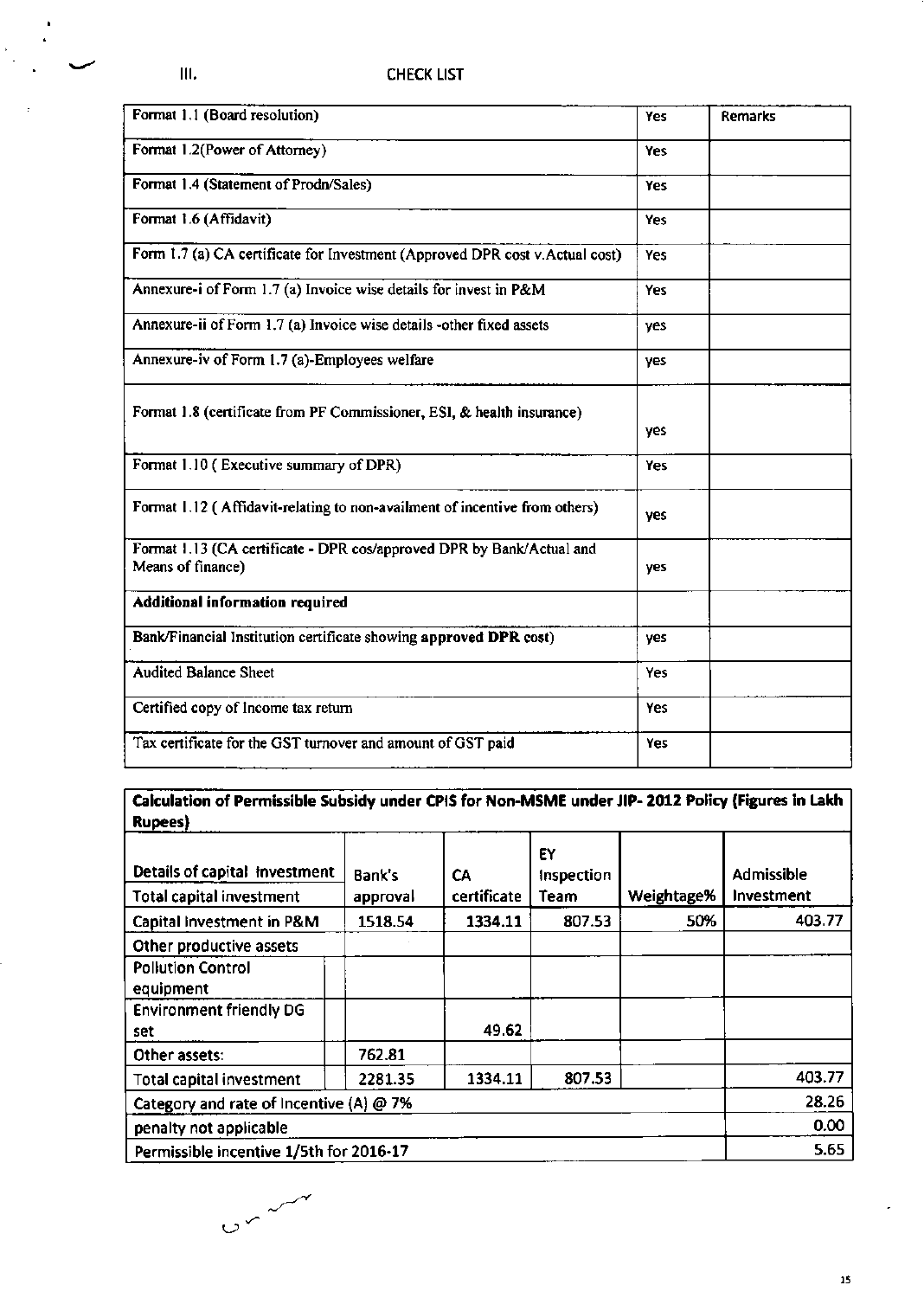Decision of Single Window Clearance Committee (SWCC) : The SWCC meeting dated 04.01.2019 has recommended to sanction Rs.28.26 Lakhs (Rs. Twenty eight lacs and twenty sixthousand only) for M/s Crystal Thermotech Ltd., saraikela-Kharsawan for CPIS under the JIPP  $-2012$ . As per clause 32.1.10 of JIP 2012, 20 % of the sanctioned amount Rs 28.26 Lakhs i.e Rs. 5.65 Lacs (Rs. Five Lacs and sixty five thousand only) would be paid in five equal instalmentsfrom 2016-17 to 2020-21 toM/s Crystal Thermotech Ltd . SWCC has recommended to sanction Rs.Rs. 5.65 Lacs (Rs. Five Lacs and sixty five thousand only) for the year 2016-17 subject to submission of ESI/PF Certificate and certified copy of challan from concerned Authority . Necessary approval should be obtained from high powered committee (HPC)).

Under ESI: The Unit has submitted certificate ftom ESI Branch office (Adityapur) dated for payment of ESI contribution of Rs. 1,00,699 during the period from October 2017 to Sept 2018 alongwith e-payment challan of ESI contributions on monthly basis from October 2017 to December 2018.

Under EPF: Unit has submitted copy of application dated 15.01.2019 to EPF authority for issue of Form 1.8 not yet issued. Form 1.8 is self cenified alongwith e-payment challan of EpF contributions on monthly basis from October 2017 to December 2018.

Decision of High Powered Committee (HPC): The HPC has directed to Director Industries to enquire delayed matter of Crystal Thermotech Ltd., Saraikela-Kharsawan for CPIS under the JIP -2012. Then put up before next HPC meeting.

9.M/s Shah Hi-Tech Auto Alcast Co.Pvt.Ltd. AIADA, Jamshedpur under JIP- 2012: The approved Project cost is Rs.16.86 crore, financed by Axis Bank Ltd. by sanctioning a term loan of Rs.11.68 crore. The means of finance as per CA certificate is Rs.11.68crore bank loan, Equity Rs.3.45 crore and internal generation Rs.1.73crore. Equity of the Company is 1.86crore and accumulated reserve is Rs.4.40crore. The actual capital investment as per CA certificate is Rs.14.socrore. lnvoice wise break up of capital investment under p&M is Rs. 9.78 crore. The DoP of the unit is 30.12.2013 for manufacturing of auto component, rated capacity being 15000 tone. The achieved capacity during 2016-17 works out to 76.8%. The Unit has finally submitted its CPIS and VAT claim online on 09.02.2018.

During 2016-17 & 17-18, the Unit's production and Tax payment //Electricity charges xiv. /water charges payment and GST payment is as below

(Fig. in Lakh)

| Period  | Prodn   | VAT   | <b>CST</b> | Excise | Electricity | GST (17-18) | ITR(AY)               |
|---------|---------|-------|------------|--------|-------------|-------------|-----------------------|
| 2016-17 | 0.0531  | 52.57 | 0.73       | 133.78 | 319.22      |             | 24.61                 |
| 2017-18 | 0.06433 | 7.06  | 0.02       | 23.08  | 377.50      | 160.48      | Loss Rs.57.13<br>lakh |
|         |         | ٮہ    |            |        |             |             |                       |
|         |         | ్ల    |            |        |             |             |                       |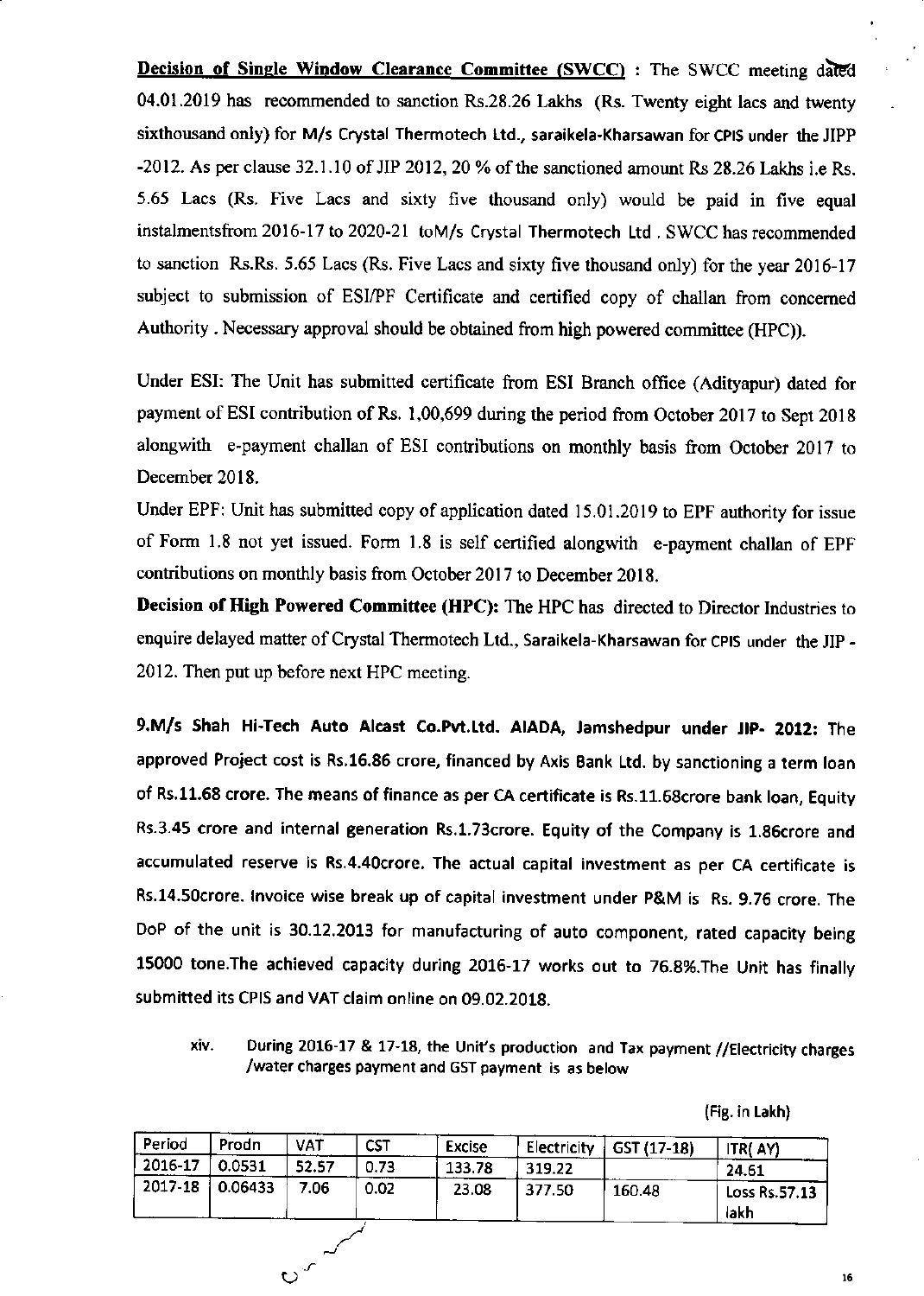| Format 1.1 (Board resolution)                                                              | <b>Yes</b> | Remarks |
|--------------------------------------------------------------------------------------------|------------|---------|
| Format 1.2(Power of Attorney)                                                              | <b>Yes</b> |         |
| Format 1.4 (Statement of Prodn/Sales)                                                      | <b>Yes</b> |         |
| Format 1.6 (Affidavit)                                                                     | <b>Yes</b> |         |
| Form 1.7 (a) CA certificate for Investment (Approved DPR cost v.Actual cost)               | Yes        |         |
| Annexure-i of Form 1.7 (a) Invoice wise details for invest in P&M                          | Yes        |         |
| Annexure-ii of Form 1.7 (a) Invoice wise details -other fixed assets                       | yes        |         |
| Format 1.8 (certificate from PF Commissioner, ESI, & health insurance)                     | yes        |         |
| Format 1.10 (Executive summary of DPR)                                                     | Yes.       |         |
| Format 1.13 (CA certificate - DPR cos/approved DPR by Bank/Actual and<br>Means of finance) | yes        |         |
| Additional information required                                                            |            |         |
| Bank/Financial Institution certificate showing approved DPR cost)                          | ves        |         |
| <b>Audited Balance Sheet</b>                                                               | <b>Yes</b> |         |
| Certified copy of Income tax return                                                        | <b>Yes</b> |         |
| Tax certificate for the GST turnover and amount of GST paid                                | Yes        |         |

Calculation of Permissible Subsidy for Non-MSME under CPIS under 2012 Policy (Figures in Lakh **Rupees**)

| Details of capital Investment         | Bank's approval | CA<br>certificat<br>е | EY<br>Inspection<br>Team | Weightage<br>$\%$ | Admissible<br>Investment |  |
|---------------------------------------|-----------------|-----------------------|--------------------------|-------------------|--------------------------|--|
| Total capital investment              |                 |                       |                          |                   |                          |  |
| Capital Investment in P&M             | 1266.67         | 976.24                | 545.4862                 | 50%               | 272.74                   |  |
| Other productive assets               |                 | 18.53                 |                          | 50%               | 0.00                     |  |
| <b>Pollution Control</b><br>equipment |                 |                       |                          | 20%               |                          |  |
| <b>Environment friendly DG</b><br>set |                 |                       |                          | 20%               |                          |  |
| Other assets                          | 419.65          |                       |                          | 10%               | 0.00                     |  |
| Total capital investment              | 1686.32         | 994.77                | 545.49                   |                   | 272.74                   |  |
| Eligible amount @ 7% Cat-'A'          |                 |                       |                          |                   |                          |  |
| Yearly instalment @ 20%               |                 |                       |                          |                   | 3.82                     |  |

1st instalment for 2014-15 Not eligible, 2nd instalment 15-16 is eligible and 3rd instalment 2016-17 is not eligible due to utilized capacity less than 50% during 2014-15 & 2016-17

**Decision of Single Window Clearance Committee (SWCC):** The SWCC has recommended to sanction Rs.19.09 Lakhs (Rs.Ninteen Lacs and nine hundred only) to M/s Shah Hi-Tech Auto AlcastCo.Pvt.Ltd for CPIS under the JIP -2012. As per clause 32.1.10 of JIP 2012, 20 % of the sanctioned amount Rs 19.09 Lakhs i.e Rs. 3.82 Lacs (Rs. Three Lacs and eighty two thousand only) would be paid in five equal instalmentsfrom 2014-15 to 2018-19to M/s Shah Hi-Tech

 $\sim$   $\sim$   $\sim$ 

 $17$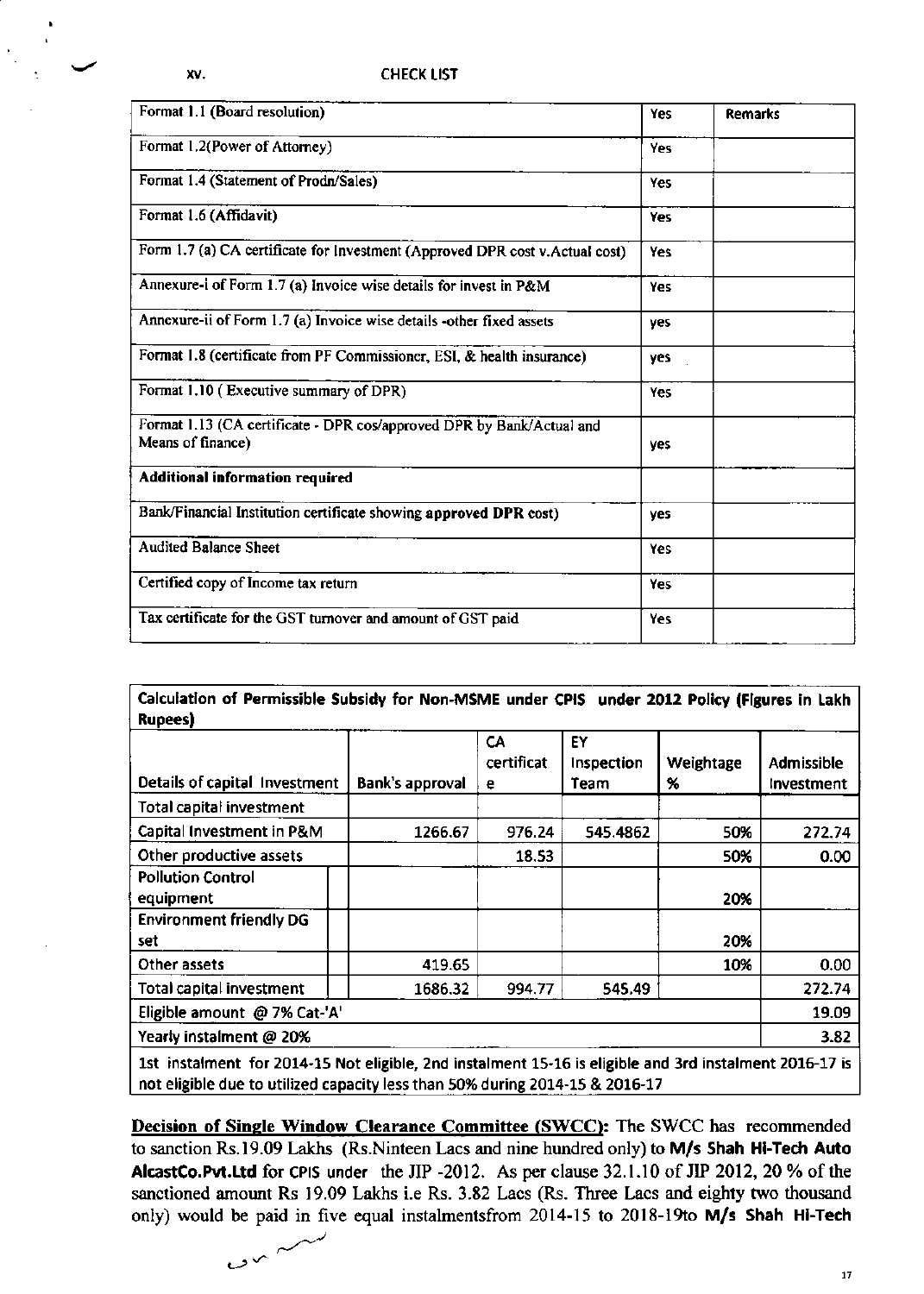Auto Alcast Co.Pvt.Ltd but the unit did not achieve the 50% of its utilization capacity for the year 2014-15 and 2016-17 so now the unit will be eligible only for the year 2015-16 as  $2<sup>nd</sup>$ Instalment subject to submission of ESI/PF Certificate and certified challan from concerned Authority to M/s Shah Hi-Tech Auto AlcastCo.Pvt.Ltd for CPIS under the JIP-2012.

Necessary approval shouldbe obtained from high powered committee (HPC).

Under ESI: The Unit has submitted copy of application dated 15.01.2019 to ESI authority for issue of Form  $1.8$ . Form  $1.8$  is self certified alongwith e-payment challan of ESI contributions on monthly basis from April 2015 to December 2018.

Under EPF: Unit has submifted copy of application dared I5.01.2019 to EPF authority for issue

of Form 1.8 not yet issued. Form 1.8 is self certified for payment of Rs.15,15,482 during

01.04.2013 to 31.12.2018 alongwith e-paynent challan ofEPF contributions on monthly basis

from December 2013 to December 2017.

Decision of High Powered Committee (HPC): The HPC has recommended to sanction Rs.19.09 Lalhs (Rs.Ninteen Lacs and nine hundred only) to M/s Shah Hi-Tech Auto Alcast Co.Pvt.Ltd for cPls under the JIP -2012. As per clause 32.1.10 of JIP 2012,20 % of the sanctioned amount Rs 19.09 Lakhs i.e Rs. 3.82 Lacs (Rs. Three Lacs and eighty two thousand only) would be paid in five equal installment from 2014-15 to 2018-19 to M/s shah Hi-Tech Auto AlcastCo.Pvt.1td but the unit did not achieve the 50% of its utilization capacity for the year 2014-15 and 2016-17 so now the unit will be eligible only for the year 2015-16 as  $2<sup>nd</sup>$ Installment, 2017-18 as for fourth installment and for 2018-19 as last installment.

The HPC recommended to sanction for the year 2015-16 Rs. 3.82 lakh((Rs. Three Lacs and eighty two thousand only) CPIS under JIP-2012.

vAT REIMBURSEMENT SUBSIDY UNDER JIP- 2012 Policyi

|     | Check List For VAT Reimbursement 2012 Policy |                                        |
|-----|----------------------------------------------|----------------------------------------|
| 1   | Name of the Applicant                        | M/s Crystal Thermotech Limited         |
| 2   | <b>Address</b>                               | At-Saraikela-kharsawan                 |
| 3   | Accounting yearof claim                      | 2016-17                                |
| 4   | Capital Invest: (Lakh Rs.)                   | 1214.5                                 |
| 5   | Amount claimed                               | Rs.10,95,416                           |
| 6.  | Date of Commercial Production                | 14.05.2015                             |
| S.N | <b>Particulars</b>                           |                                        |
| 7   | Installed capacity-33 lakh Kg.               | achieved capacity during 2016-17-76.8% |
| 10  | Vat assessment order 2014-15                 | Y                                      |
| 11  | VAT Audit report                             | Y                                      |
| 12  | <b>Factory License</b>                       | 2020                                   |
| 13  | <sub>CTO</sub>                               | 30.06.2020                             |
| 14  | Affidavit Form 1.6                           | Y                                      |
| 15  | Form I.5 Tax certificate                     | Y                                      |
| 16  | <b>Board Resolution</b>                      | Y                                      |
| 17  | <b>Audited Balance Sheet</b>                 | Y                                      |

10. M/s Crystal Thermotech ttd., saraikela-Kharsawan underJlP 2012

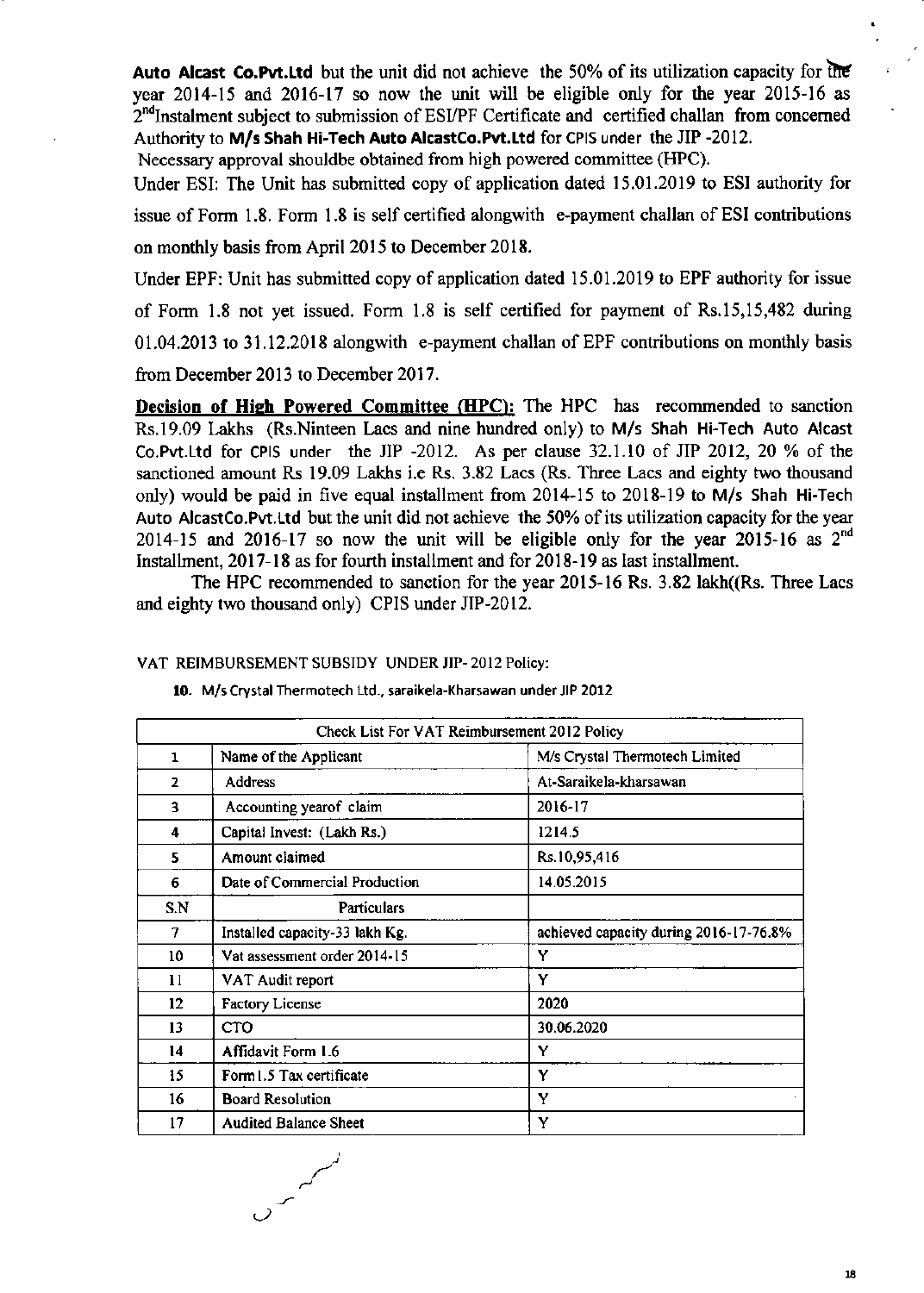| Calculation of admissible VAT refund (Rupees in Lakh) for Non-MSME |          |      |       |            |          |  |
|--------------------------------------------------------------------|----------|------|-------|------------|----------|--|
|                                                                    |          |      |       |            |          |  |
| VAT(TTO)                                                           | VAT Rs.) | ITC  |       | Net payble | Vat paid |  |
| 1037.51                                                            | 36.44    |      | 18.18 | 18.26      | 18.26    |  |
| Admissible @ 50%                                                   |          | 9.13 |       |            |          |  |

The VAT paid certifacate submitted by the unit has been already verified by commercial Tax Departmeant. Decision of Single Window Clearance Committee (SWCC) : The SWCC has recommended to sanction Rs.9.13 Lakhs (Rs. Nine Lacs and thirteen thousand only) to M/s Crystal Thermotech Ltd., saraikela-Kharsawan for VAT under the JIP -2012 subject to submission of ESI/PF Certificate and certified challan from concerned Authority. Necessary Approval Should be taken from High Powered Committee.

Under ESI: The Unit has submitted copy of application dated 15.01.2019 to ESI authority for issue of Form 1.8.

Form 1.8 is self certified alongwith e-payment challan of ESI contributions on monthly basis from April 2015 to

December 2018

Under EPF: Unit has submitted copy of application dated 15.01.2019 to EPF authority for issue of Form 1.8 not yet issued. Form 1.8 is self certified for payment of Rs.15,15,482 during 01.04.2013 to 31.12.2018 alongwith epayment challan of EPF contributions on monthly basis from December 2013 to December 2017.

Decision of High Powered Committee (HPC) dated 22.02.2019: The HPC has recommended to sanction Rs.9.13 Lakhs (Rs. Nine Lacs and thirteen thousand only) to M/s Crystal Thermotech Ltd., saraikela-Kharsawan for VAT reimbursement subsidy for year 2016-17under the JIP -2012.

## 11. M/s Shah Hi-Tech Auto Alcast Co.Pvt.Ltd.AIDA, Jamshedpur under (VAT reimbursement subsidy)

| 1              | Name of the Applicant                                               | M/s Shah Hitech Auto Alcast Co. Pvt.Ltd |
|----------------|---------------------------------------------------------------------|-----------------------------------------|
| $\overline{2}$ | <b>Address</b>                                                      | At- Adityapur Industrial area           |
| 3              | Accounting yearof claim                                             | 2015-16                                 |
| 4              | Capital Invest: (Lakh Rs.)                                          | 826.05                                  |
| 5              | Amount claimed                                                      | 3919886                                 |
| 6              | Date of Commercial Production                                       | 26.12.2013                              |
| S.N            | Particulars                                                         |                                         |
| 7              | Production capacity - Iron cast (auto component)<br>1500 ton yearly | 76.80%                                  |
| 10             | Vat assessment order 2014-15                                        | Y                                       |
| 11             | VAT Audit report                                                    | Y                                       |
| 12             | <b>Factory License</b>                                              | 2020                                    |
| 13             | <b>CTO</b>                                                          | JSPCB/HO/RNC/CTO/-1205237/2017          |
| 14             | Affidavit Form 1.6                                                  | Y                                       |
| 15             | Form1.5 Tax certificate                                             | Y                                       |
| 16             | <b>Board Resolution</b>                                             | Y                                       |
| 17             | <b>Audited Balance Sheet</b>                                        | Y                                       |
|                | Observation                                                         |                                         |

 $0<sub>0</sub>$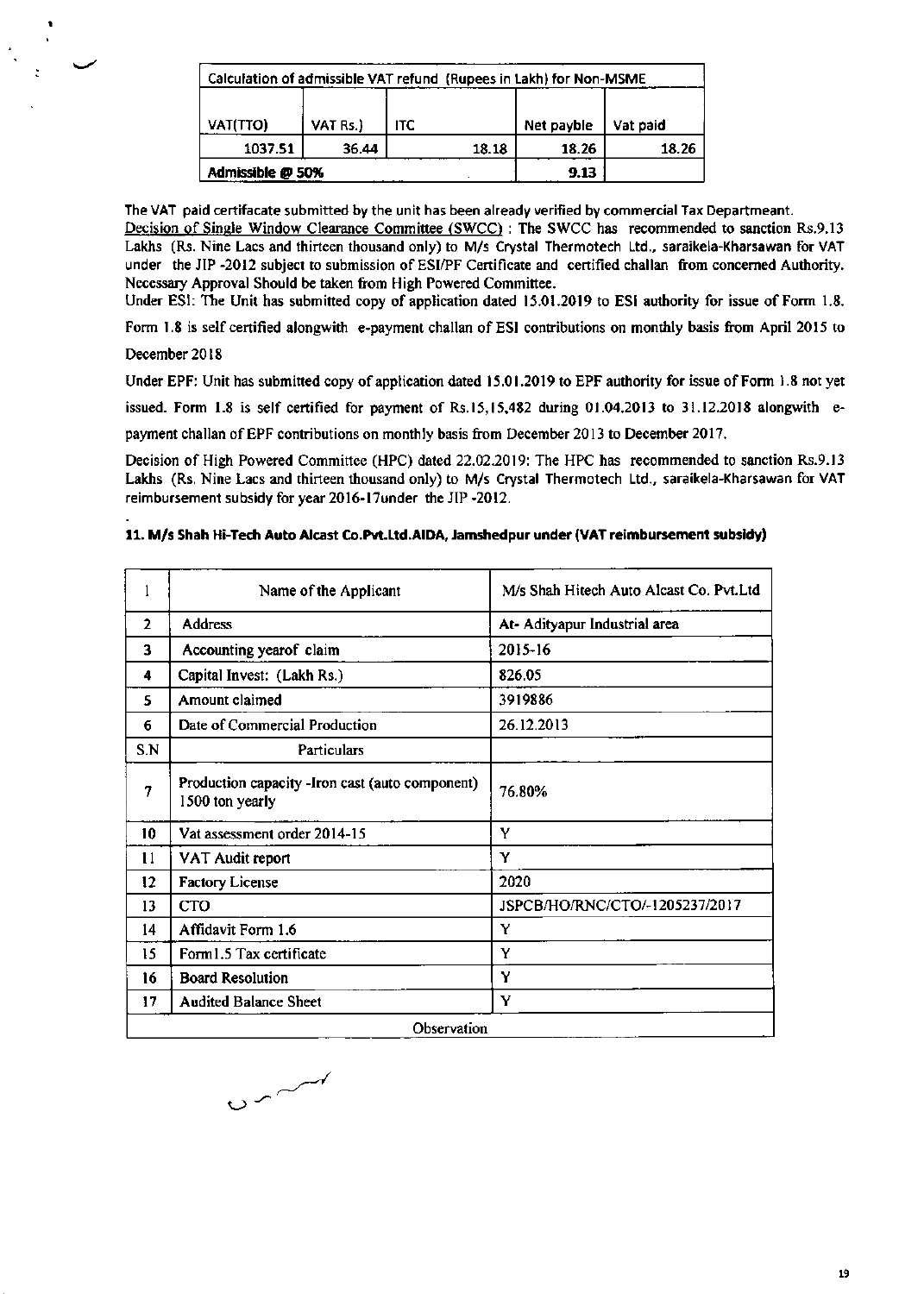| Calculation of permissible VAT subsidy Figures in Lakh Rs. for Non-MSME |        |                          |                   |          |  |  |
|-------------------------------------------------------------------------|--------|--------------------------|-------------------|----------|--|--|
| <b>Financial year</b>                                                   |        | Output Tax   ITC Claimed | <b>VAT Payble</b> | Vat paid |  |  |
| 2015-16                                                                 | 168.91 | 82.31                    | 86.60             | 78.40    |  |  |
| Net admissible @ 75%                                                    |        |                          |                   | 58.80    |  |  |

# The VAT paid certifacate submitted by the unit has been already verified by commercial Tax Departmeant.

Decision of Single Window Clearance Committee (SWCC) : The SWCC has recommended to sanction Rs.58.80 Lakhs (Rs.Fifty eight lacs and eighty thousand) to M/s Shah Hi-Tech Auto AlcastCo.Pvt.Ltd. AIDA, Jamshedpur for Net VAT subsidy under the JIPP -2012 subject to submission of ESI/PF Certificate and certified challan from concemed Authority. Necessary Approval Should be taken from High Powered Committee.

Under ESI: The Unit has submitted copy of application dated 15.01.2019 to ESI authority for issue of Form 1.8. Form 1.8 is self certified along with e-payment challan of ESI contributions on morthly basis from April 2015 to December 2018.

Under EPF: Unit has submitted copy of application dated 15.01.2019 to EPF authority for issue of Form 1.8 not yet issued. Form 1.8 is self certified for payment of Rs.15,15,482 during 01.04.2013 to 31.12.2018 along with e-payment challan of EPF contributions on monthly basis from December 2013 to December 2017.

Decision of High Powered Committee (HPC): The HPC has recommended to sanction Rs.58.80 Lakhs (Rs.Fifty eight lacs and eighty thousand) to M/s Shah Hi-Tech Auto  $(Rs.Fiffy eight$  lacs and eighty thousand) to M/s Shah Hi-Tech Auto Alcastco.Pvt.Ltd.AlDA, Jamshedpur for VAT reimbursement subsidy for year 2O1S-16 under the JIP -2012.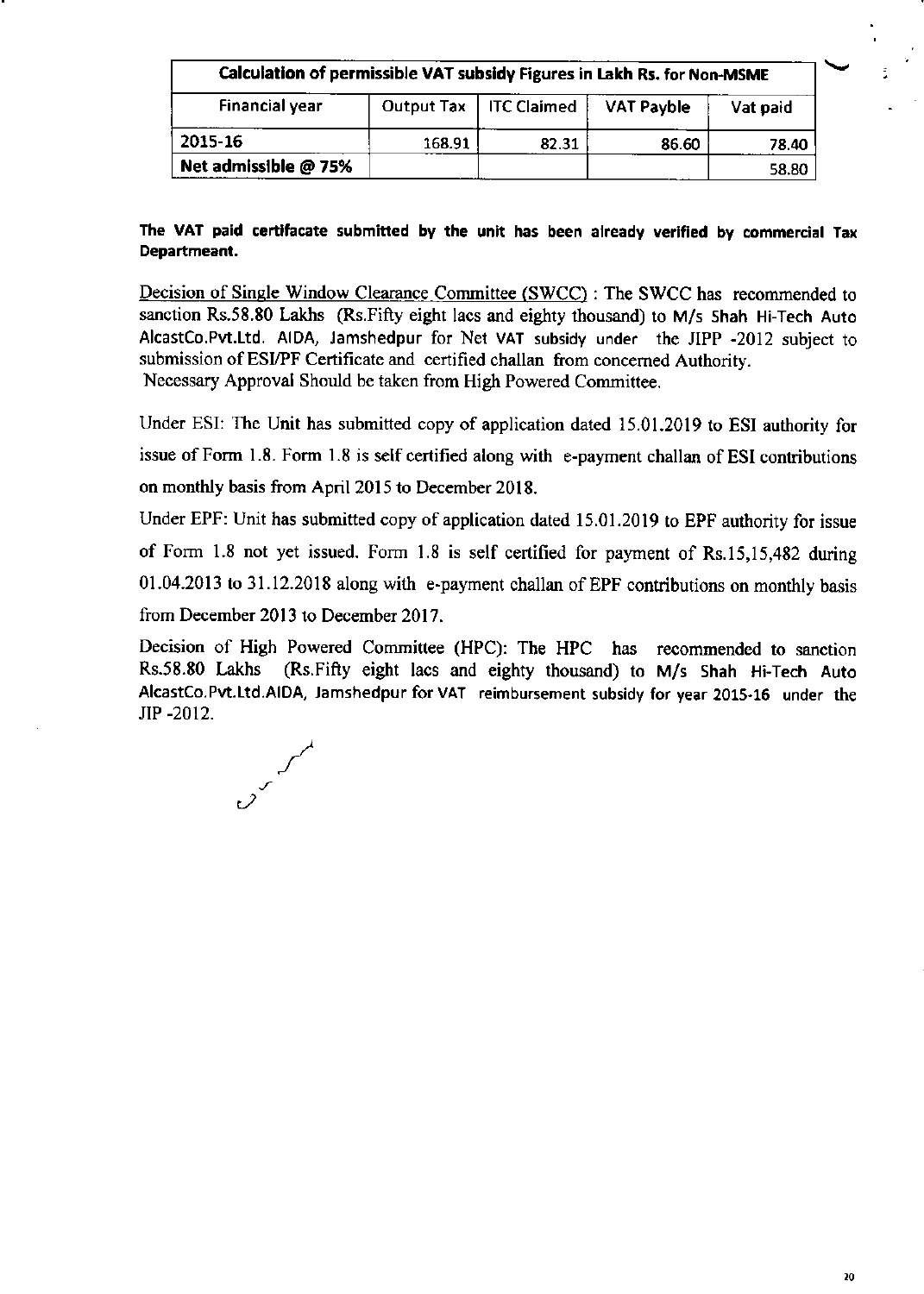UI2. JIP 2001- Summary of 2<sup>nd</sup> part of Capital subsidy of Mega Units (Subsidy against sales tax paid) Figures in Lac Rupees

| $\overline{\mathbf{s}}$ .<br>No.      | Name of<br>the Unit                                                                                    | Product                           | Eligible<br>Invest/Years<br>of Tax<br>refund<br>Rs. In lac                                                                                                                   |                 | Tax<br>Year of<br>Claim | certificate                                 | Tax<br>on<br>Existi<br>ng/Tra<br>ding<br>sales | Increme<br>ntal Tax     | 75%<br>Refund<br>Due                                                                                                                                                                                                                              | Net<br>Payble |                                                                                                                                  | <b>Status of sanction</b>                                                                                                          |  |
|---------------------------------------|--------------------------------------------------------------------------------------------------------|-----------------------------------|------------------------------------------------------------------------------------------------------------------------------------------------------------------------------|-----------------|-------------------------|---------------------------------------------|------------------------------------------------|-------------------------|---------------------------------------------------------------------------------------------------------------------------------------------------------------------------------------------------------------------------------------------------|---------------|----------------------------------------------------------------------------------------------------------------------------------|------------------------------------------------------------------------------------------------------------------------------------|--|
| $\mathbf{1}$ .                        | M/s<br>Balmukun<br>d Sponge<br>& Iron<br>Ltd<br>Giridih<br>DOP-<br>08.08.200<br>8<br>CAT-B<br>New Unit | Ferro<br>Alloys,<br><b>Billet</b> | Rs.5439.0<br>Cap-543.0<br><b>VAT-8</b><br>years<br>Limit-<br>4079.0<br>Payable up<br>to<br>31.07.2016                                                                        | 16              | April 16<br>to July     | <b>VAT-81.88</b><br>CST-99.22<br>TOT-181.10 | 75.26<br>2,93<br>78.19                         | 6.62<br>96.28<br>102.90 | 77.179                                                                                                                                                                                                                                            | 77,179        | $08 - 09$<br>$09-10$<br>$10 - 11$<br>$11 - 12$<br>$12 - 13$<br>$13 - 14$<br>$14 - 15$<br>$15 - 16$<br><b>TOT</b><br>Cap<br>G.Tot | 55.10<br>165.01<br>105.53<br>172.23<br>133.71<br>Not applied<br>Not applied<br>189.72<br>821.30<br>543.00<br>1364.30               |  |
| 1.<br>$\mathbf{2}$<br>3.<br>4.        |                                                                                                        |                                   | Tax certificate as directed has been obtained from commercial Tax department (Giridih Circle)<br>The calculation of incremental tax from April 2016 to July 2016 is as below |                 |                         |                                             |                                                |                         | Commercial tax department for the purpose of quantification of eligible incentive & be placed in next meeting.<br>It is found that the Unit is eligible for tax incentive only up to July 2016 as the initial month of August 2008 was fully paid |               |                                                                                                                                  | HPC has directed in its meeting dated 20.11.2018 to obtain tax certificate for admissible period for 01.04.2016 to 07.08.2016 from |  |
|                                       | VAT (figures in Rupees)                                                                                |                                   |                                                                                                                                                                              |                 |                         | CST (figures in Rupees)                     |                                                |                         | TOTAL (figures in Rupees)                                                                                                                                                                                                                         |               |                                                                                                                                  |                                                                                                                                    |  |
|                                       | Tax<br>certificat<br>2016-<br>17<br>e                                                                  |                                   | Less<br>Existing/tra<br>ding                                                                                                                                                 | increme<br>ntal | Tax<br>certificate      | Less<br>Existing/tr<br>ading                |                                                | Incremental             | Tax<br>certificate                                                                                                                                                                                                                                |               | Less Existing/<br>trading                                                                                                        | incremental                                                                                                                        |  |
| April                                 |                                                                                                        | 0                                 | 0                                                                                                                                                                            | 0               | 1802092                 |                                             | 2850                                           | 1799242                 | 1802092                                                                                                                                                                                                                                           |               | 2850                                                                                                                             | 1799242                                                                                                                            |  |
| May                                   | 1918052                                                                                                |                                   | 1918052                                                                                                                                                                      | 0               | 3065670                 | 17349                                       |                                                | 3048321                 | 4983722                                                                                                                                                                                                                                           |               | 1935401                                                                                                                          | 3048321                                                                                                                            |  |
| June                                  | 2718496                                                                                                |                                   | 2167123                                                                                                                                                                      | 551373          | 2663586                 | 240227                                      |                                                | 2423359                 | 5382082                                                                                                                                                                                                                                           |               | 2407350                                                                                                                          | 2974732                                                                                                                            |  |
| July.                                 | 3551299                                                                                                |                                   | 3440981                                                                                                                                                                      | 110318          | 2390636                 | 32772                                       |                                                | 2357864                 | 5941935                                                                                                                                                                                                                                           |               | 3473753                                                                                                                          | 2468182                                                                                                                            |  |
| Total                                 | 8187847                                                                                                |                                   | 7526156                                                                                                                                                                      | 661691          | 9921984                 | 293198                                      |                                                | 9628786                 | 18109831<br>7819354                                                                                                                                                                                                                               |               |                                                                                                                                  | 10290477                                                                                                                           |  |
| 75% of incremental tax                |                                                                                                        |                                   |                                                                                                                                                                              |                 |                         |                                             |                                                |                         | 7717858                                                                                                                                                                                                                                           |               |                                                                                                                                  |                                                                                                                                    |  |
| 75% of incremental tax in lakh Rupees |                                                                                                        |                                   |                                                                                                                                                                              |                 |                         |                                             |                                                | 77.179                  |                                                                                                                                                                                                                                                   |               |                                                                                                                                  |                                                                                                                                    |  |

Decision of HPC:- HPC has approved Rs. 77.179 lakh (Rs Seventy seven lakh seventeen thousand nine hundred) under JIP-2001 subject to final assessment order for 2016-17 under VAT & CST Act by Deptt. of Commercial Tax.

 $\ddot{\phantom{a}}$ 

 $\circ$   $\sim$   $\check{\,}$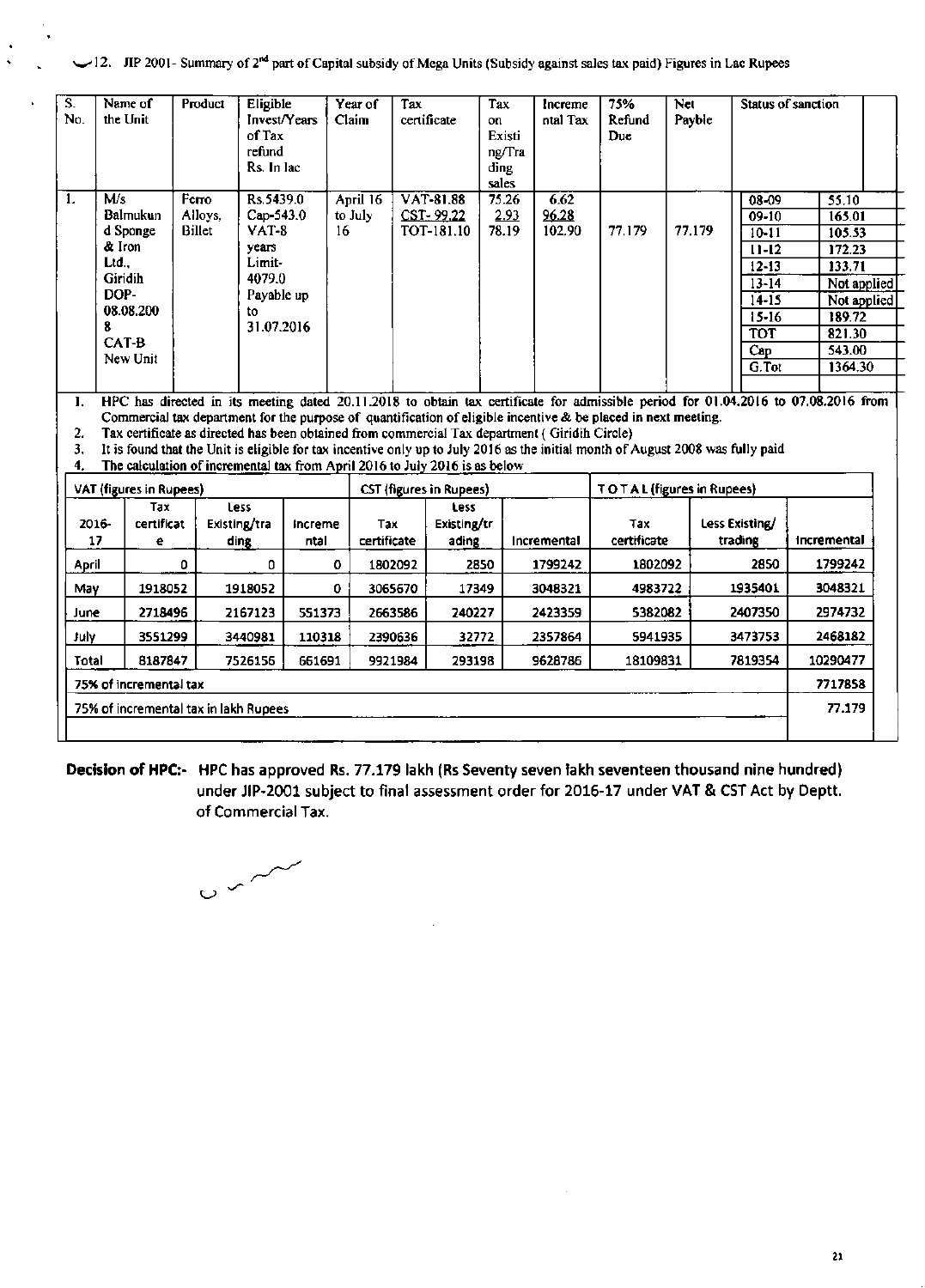| 13.            | <b>Figures in Lac Rupees</b>                                                                                                        |                         |                                                                                         |                  |                                            |                                 |                     |                             |                |                                                                                               |                                                                            |  |
|----------------|-------------------------------------------------------------------------------------------------------------------------------------|-------------------------|-----------------------------------------------------------------------------------------|------------------|--------------------------------------------|---------------------------------|---------------------|-----------------------------|----------------|-----------------------------------------------------------------------------------------------|----------------------------------------------------------------------------|--|
| S.<br>N.       | Name of the<br>Unit                                                                                                                 | Product                 | Eligible<br>Invest/Years<br>of Tax refund<br>Rs. In lac                                 | Year of<br>Claim | Tax<br>certificate                         | Tax<br>on.<br>Tradin<br>g sales | Increme<br>ntal Tax | 75%<br>Refund<br><b>Due</b> | Net<br>Payable | Status of sanction                                                                            |                                                                            |  |
| $\overline{2}$ | M/s Shree<br><b>Balajee</b><br>Industrial<br>Engg.Ltd.<br><b>Baralamda</b><br>W.Singhbhoom<br>DOP-<br>24.03.2010<br>Cat-"C"-9 years | Sponge,<br>MS.<br>Ingot | Rs.5278.76<br>$C-505.64$<br>VAT-9 Years<br>Limit-3959.07<br>Payable up to<br>23.03.2019 | $2016 - 17$      | VAT-<br>201.91<br>CST-133.56<br>TOT-335.47 | 0.22                            | 335.25              | 251.43                      | 251.43         | $11 - 12$<br>$12 - 13$<br>$13 - 14$<br>$14 - 15$<br>$15 - 16$<br>Tot<br>CAP<br>Grand<br>Total | 67.49<br>105.00<br>36.51<br>93.85<br>215.93<br>518.78<br>505.64<br>1024.42 |  |

## Calculation of permissible Subsidy for 2016-17certification by Commercial tax department

| Particulars                    | Output Tax | ITC claim availed | Payable | Tax paid |
|--------------------------------|------------|-------------------|---------|----------|
| Under VAT Lakh Rs.             | 253.73     | 51.82             | 201.91  | 201.91   |
| Under CST Lakh Rs.             | 133.56     | 0.00              | 133.56  | 133.56   |
| Total (A)                      | 387.29     | 51.82             | 335.47  | 335.47   |
| Less Trading Sales (B)         |            |                   | 0.22    |          |
| Balance Tax eligible $-C(A-B)$ |            |                   | 335.25  |          |
| 75% of C, Lakh Rs.Admissible   |            |                   | 251.43  |          |

Recommendation of SWCC meeting held on 17.12.2018 – The tax certificate stands verified from commercial tax department, SWCC has recommended for approval of High Power Committee for Rs. 251.43 Lakh (Rs. Two Crore Fifty One Lakh Forty Three Thousand) subject to final assessment order for 2016-17 under VAT & CST Act and submission of document as per the Format 1.8 of Common Incentive Disbursement Guideline.

EPF: During the financial year 2016-17, the unit has paid EPF of Rs.6,90,826 from May 16 to March 17 along with EPF payment Challan.

ESI: The Unit has declared that ESI is not applicable due non-existence of any facility/Hospital in the area in which the Unit is established.

Decision of HPC:- HPC has approved Rs. 251.43 Lakh (Rs. Two Crore Fifty One Lakh Forty Three Thousand) under JIP-2001 subject to final assessment order for 2016-17 under VAT & CST Act by Deptt. of Commercial Tax.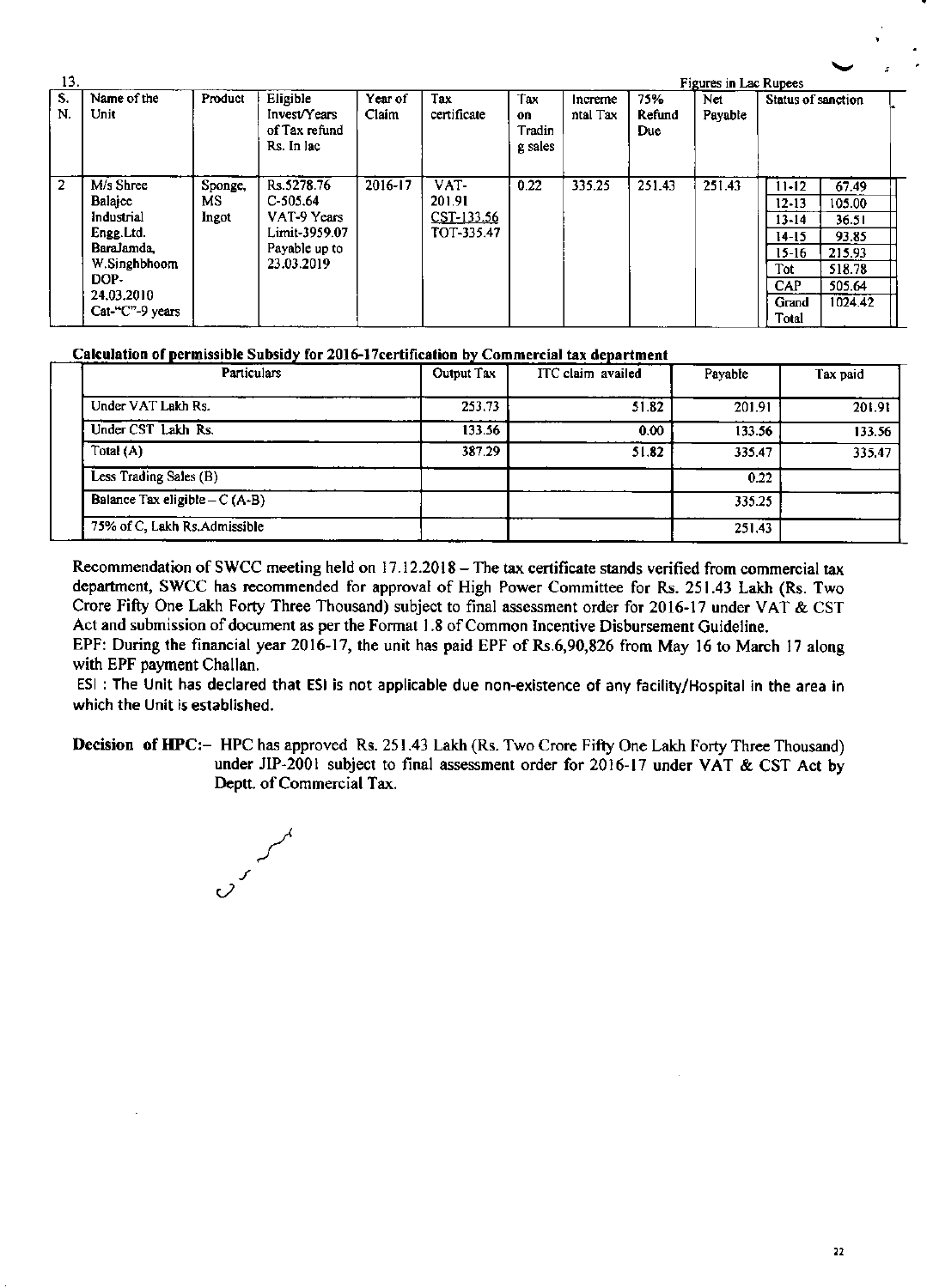## 14. M/s Laguna Clothing LLP.

| ਰਾ0     | विषय                              | प्रस्ताव ∕विवरणी                                                                                                                                                          |
|---------|-----------------------------------|---------------------------------------------------------------------------------------------------------------------------------------------------------------------------|
| 1.      | पंजीकृत कार्यालय/                 | M/s Laguna Clothing LLP.                                                                                                                                                  |
|         | कार्यालय                          | NO. 50,1 <sup>st</sup> Main, 9 <sup>th</sup> Cross, 3 <sup>rd</sup> Phase, JP Nagar, Banglore-560078, Karnataka, India.                                                   |
|         |                                   |                                                                                                                                                                           |
|         |                                   | LLP Identification number: AAN-1733                                                                                                                                       |
|         |                                   | Phone No: +91-80-43588105/+91-9739994003                                                                                                                                  |
|         |                                   | Authorised Person: Sarbajit Ghose, Designated Partner                                                                                                                     |
|         |                                   | Email: sarbajit_ghose@laguna-clothing.com                                                                                                                                 |
|         |                                   | Mobile: +91-80-43588103/ +919739994000                                                                                                                                    |
|         |                                   |                                                                                                                                                                           |
| 2.      | कंपनी एवं ग्रुप कंपनी             | M/s Laguna Clothing LLP has been set up in the year 2006, Laguna is a 50:50                                                                                               |
|         |                                   | join venture company of Tessitura Monti, Italy and Aquarelle Clothing, Mauritius.                                                                                         |
|         |                                   | Laguna Clothing Private limited got converted into Laguna Clothing LLP with<br>effect from 21 <sup>st</sup> August 2018 under section 58 (1) of the LLP Act, 2008. Laguna |
|         |                                   | Clothing is engaged in the business of manufacture and export of formal shirts to                                                                                         |
|         |                                   | Europe, USA, UK, India and Middle East. The company has manufacturing facility in                                                                                         |
|         |                                   | Kanakapura employing 2000 workers and manufacturing four million shirts. Some of                                                                                          |
|         |                                   | the major customers of Laguna are Charles Tyrwhitt, Thomas Pink, dressmann, Best                                                                                          |
|         |                                   | Seller, Benetton, TM Levin etc.                                                                                                                                           |
|         |                                   | Parent Company: Tessitura Monti is a Century Old Italian Worldwide leader in                                                                                              |
|         |                                   | premium shirting fabrics. Headquatered near Venice, has manufacturing units in                                                                                            |
|         |                                   | Italy, Czech Republic and India. They have a state of art mill in Kolhapur (India)                                                                                        |
|         |                                   | with capacity to manufacture 12 million meters of fabrics.                                                                                                                |
|         |                                   | Its having turnover Rs. 790 Cr. in the last reported financial year 2017-18 &                                                                                             |
|         |                                   | Net Worth(total group) Rs. 212Cr.                                                                                                                                         |
| 3.      | प्रस्तावित उत्पादित               | Manufacture of Formal and Semi Formal Shirts.                                                                                                                             |
|         | सामग्री ∕सेक्टर                   |                                                                                                                                                                           |
| 4.      | प्रस्तावित क्षमता                 | 4 million shirts per annum                                                                                                                                                |
| 5.      | प्रस्तावित स्थल                   | Chakme, Burmu Block, Ranchi                                                                                                                                               |
| 6.      | प्रोमोटर                          | 1. Sarbajit Ghose, Designated Partner.                                                                                                                                    |
|         |                                   | 2. Rajesh Kumar, Partner.                                                                                                                                                 |
| 7.      | प्रस्तावित निवेश                  | 40.00 crores                                                                                                                                                              |
| 8.      | प्रोजेक्ट फाईनान्स                | 75-85% from Banks<br>Debt -                                                                                                                                               |
|         |                                   | Equity - 15-25% from Own Internal Resources                                                                                                                               |
|         |                                   | (Letter of Intent from Canara Bank)                                                                                                                                       |
| 9.      | प्रस्तावित प्रत्यक्ष /अप्रत्यक्ष  | 2000/500                                                                                                                                                                  |
|         | नियोजन                            |                                                                                                                                                                           |
| 10.     | मुमि की आवश्यकता                  | 8-10 acres                                                                                                                                                                |
|         |                                   | JIADA has issued provisional land allotment order of 7.7 acres at Burmu Industrial                                                                                        |
|         |                                   | Area, Chakme, Ranchi.                                                                                                                                                     |
| 11.     | प्रस्तावित उत्पादन वर्ष           | 2020                                                                                                                                                                      |
| $12 \,$ | विण्डो<br>सिंगल<br>पर<br>प्रस्ताव | प्रासंगिक कम्पनी के साथ प्रथम चरण का एम0ओ0यू0 हस्ताक्षर करने हेतु उच्च स्तरीय समिति का                                                                                    |
|         | क्लीयरेंश समिति द्वारा लिये गये   | अनुमोदन प्राप्त करने की अनुशंसा की गई।                                                                                                                                    |
|         | निर्णय (दिनांक 17.12.2018)        |                                                                                                                                                                           |
| 13      | प्रस्ताव पर उच्च स्तरीय समिति     | उच्च स्तरीय समिति द्वारा समीक्षोपरान्त प्रासंगिक कम्पनी के साथ प्रथम चरण का एम०ओ०यू०                                                                                      |
|         | द्वारा लिये गये निर्णय।           | हस्ताक्षर करने के प्रस्ताव पर सहमति दी गई।                                                                                                                                |

High Powered Committee advised the department of Industries to study number of Industries being setup under the Jharkhand Textile, Apparel & Footwear Policy-2016 and the proposed new unit to asses the financial liabilities in future to come. On the basis of financial out flow for the state further decision may be taken.

The meeting ended with vote of thanks.

 $Sd$ /-Chief Secretary Jharkhand, Ranchi.